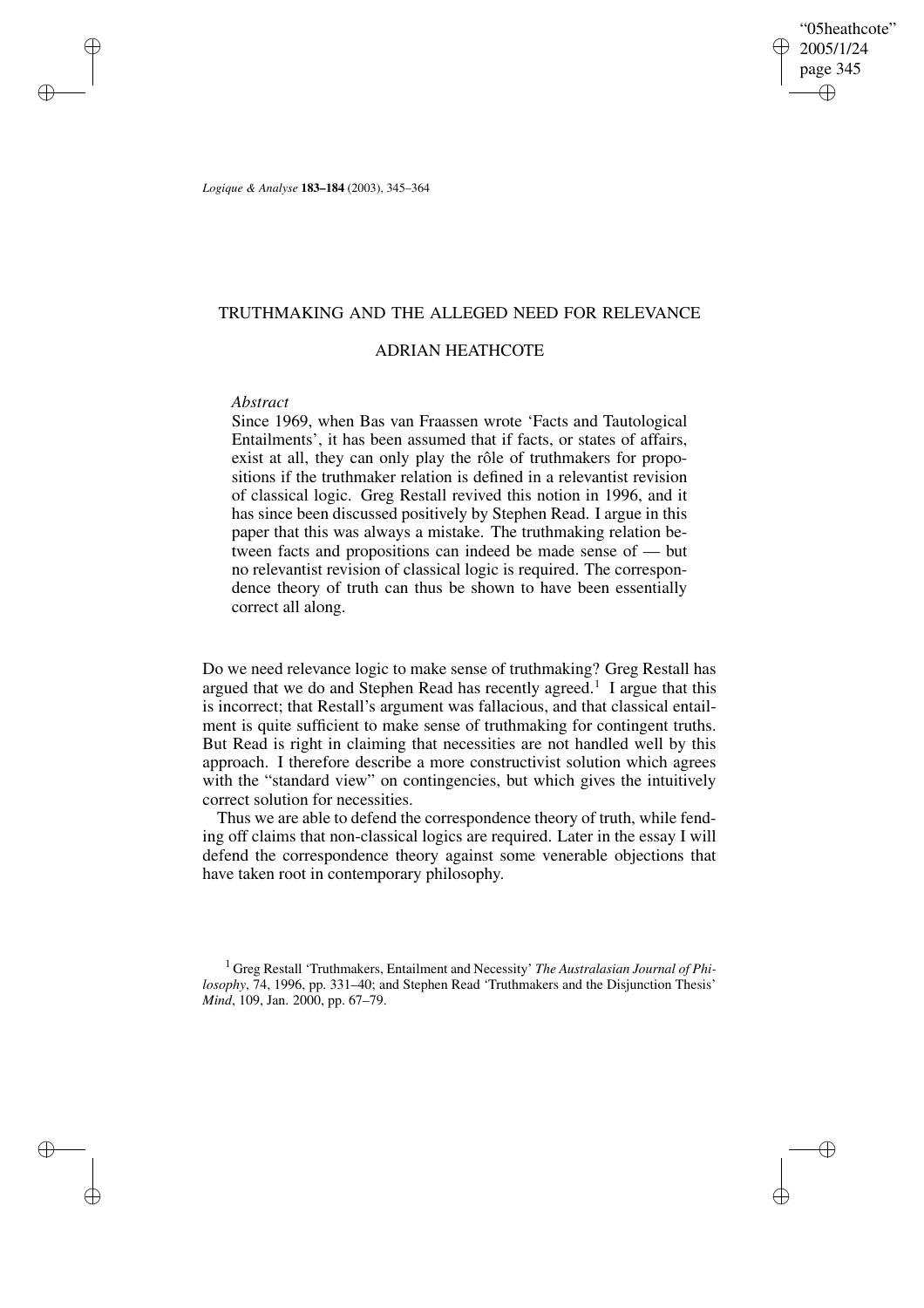"05heathcote" 2005/1/24 page 346

✐

✐

✐

✐

## 1. *Truthmaking Postulates*

We give, following Read, a brief statement of the truthmaking postulates and their simple consequences. However, for reasons that will become clear in §.3, (p. 352). I will use the symbol ' $\nearrow$ ', rather than ' $\models'$ , to denote the truthmaking relation: thus, *s* is a truthmaker for *A* will be written as  $s \nearrow A$ , rather than, as in the Restall-Read notation,  $s \models A$ . (Likewise, we leave discussion of the characterization of the truthmakers, s, till §.7.)

*Postulate 1.1*: (Truthmaker (TA)) *For all propositions* A*, if* A *is true then there is some s such that*  $s \nearrow A$ *.* 

*Postulate 1.2*: (Factive Condition (FC)) *For all* A*, if there exists a truthmaker* s *for* A*, then* A *is true.*

*Postulate 1.3*: (Expressibility (Ex)) *For all* s*, there is some* A*, such that*  $s \nearrow A$ .

*Postulate* 1.4: (Truthmaker Fusion (TF)) If  $s \nearrow A$  and  $t \nearrow B$  then  $s + t \nearrow$  $A\&B$ , where  $s + t$  *is the mereological fusion of the truthmakers s and t.* 

*Postulate 1.5*: (Entailment Thesis (ET)) *For all truthmakers* s *and propositions* A and B, if s  $\nearrow$  A and  $A \models B$  then s  $\nearrow$  B. (Where  $\lq \models$ ' *expresses the classical entailment relation.)*

These postulates have a number of important, highly desirable, consequences. The most significant is the following — simply a combination of TA and Ex — which Read calls *the correspondence intuition*:

*Proposition 1.1*: (CI) *For all* A*,* A *is true iff there exists some* s *such that*  $s \nearrow A$ .

This expresses the core of the idea of the correspondence theory of truth: *every truth is made true by some part of reality — some* state of affairs*, or* fact *— and every part of reality makes some proposition true.* That CI is not *all* that is required of a correspondence theory of truth is a point to which we will return.

Another significant consequence of the postulates is the following — which I will simply call the *Universal Truthmaking of Necessity Thesis*:

*Proposition* 1.2: (UTN) If A is a necessary truth then, for all s, s  $\nearrow$  A.

✐

✐

✐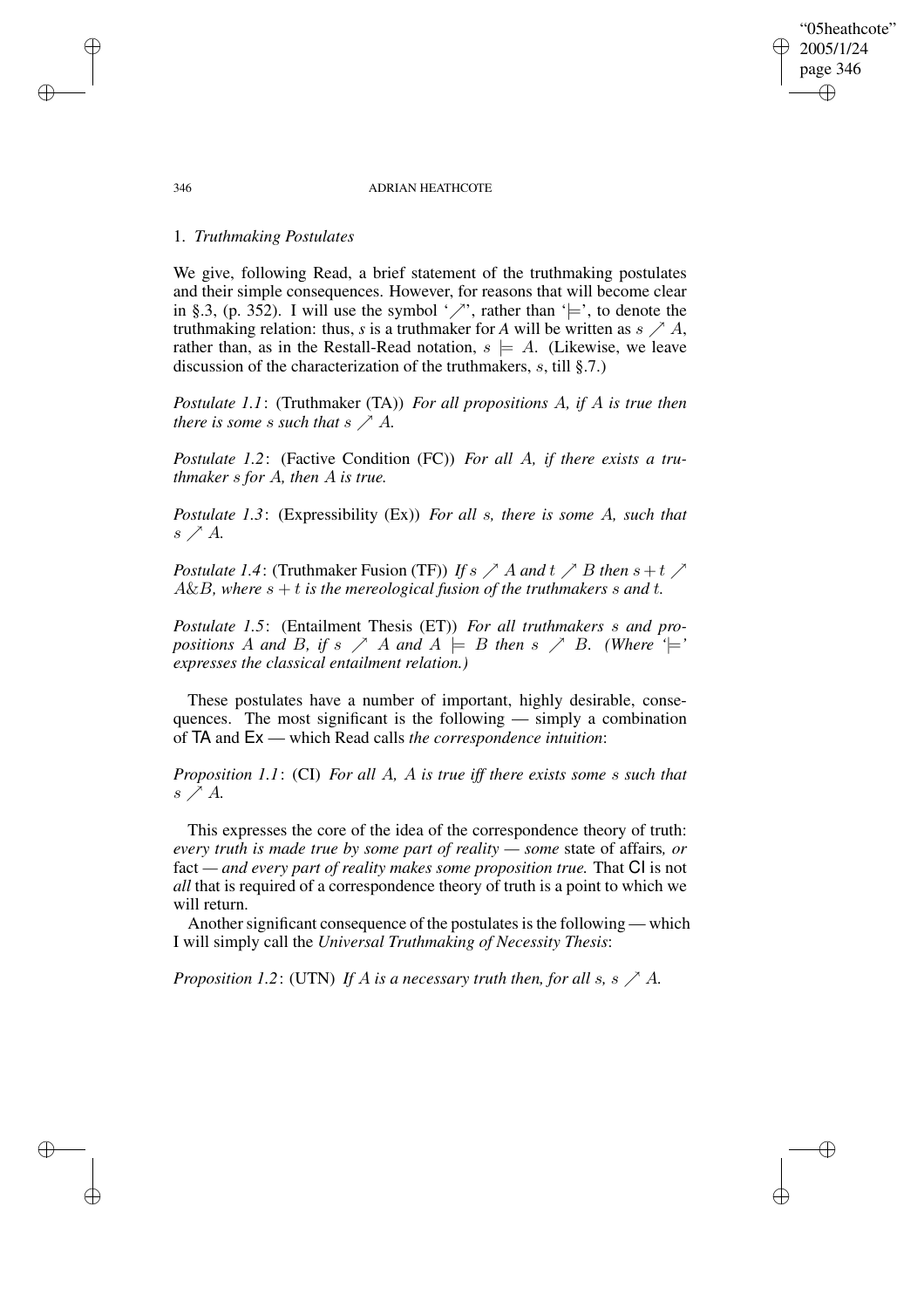✐

✐

✐

✐

This follows from ET: since every proposition entails every necessary truth, every *true* proposition entails every necessary truth. But then every truthmaker will, by ET, be a truthmaker for every necessary truth. To some this will have the air of a false consequence: surely necessary truths — the objection might run — cannot be 'made true' by a contingent state of affairs, let alone all of them? Surely they are not *made* true at all? I will argue that this is half-right, half-wrong.

I have called this the Universal Truthmaking of Necessity Thesis, whereas Read called it the *Global Supervenience of Necessity Thesis*. But can that be right? Is it really a supervenience thesis at all? Recall what it means to say that the mental supervenes on the physical (our paradigm case of supervenience): it means that there can be no change in the mental without there being a corresponding change in the physical — note: *not* vice versa. But how could this apply here? We can't say there could be no change in the set of necessary truths without some change in the truthmakers for contingent truths; for, quite apart from the fact that we can make no sense of talk of changes to the necessary truths, that is not what UTN says. A change at the level of the necessary truths would — at least as far as UTN goes — require *no* change at the level of truthmakers. If the set of necessary truths *were* different then UTN merely says that the same truthmakers would make that *new* set true.

Considered the other way round, UTN says that the truthmakers for necessary truths are redundant: they have no effect at all. Were the world different in the states of affairs that obtain, there would be no difference at all in the necessary truths. The oddity of UTN is that necessities have a lot of truthmakers, not one of which does any making. It is counterintuitive, perhaps, perhaps even plainly wrong, but it is not supervenience.

More precisely, we might say that supervenience is a form of backtracking counterfactual dependence, in David Lewis' sense. If the mental *were* different the physical *would have to be* different as well. But UTN is not a form of backtracking counterfactual dependence, it is a form of (ordinary) counterfactual dependence with gross overdetermination. UTN is analogous to causation where no single cause accomplishes anything because of the presence of the many other causes.

But Read's belief that UTN is a supervenience thesis has repercussions for his claims that Relevant Entailment is required as a replacement for ET. <sup>2</sup> We consider this in the next section.

*"05heathcote" 2005/1/24 page 347*

✐

✐

✐

 $2$  Strictly, it is difficult to tell what Read's real commitments are here: it is possible to read him as merely defusing an objection to the use of Relevant Entailment, without actually committing himself to its employment.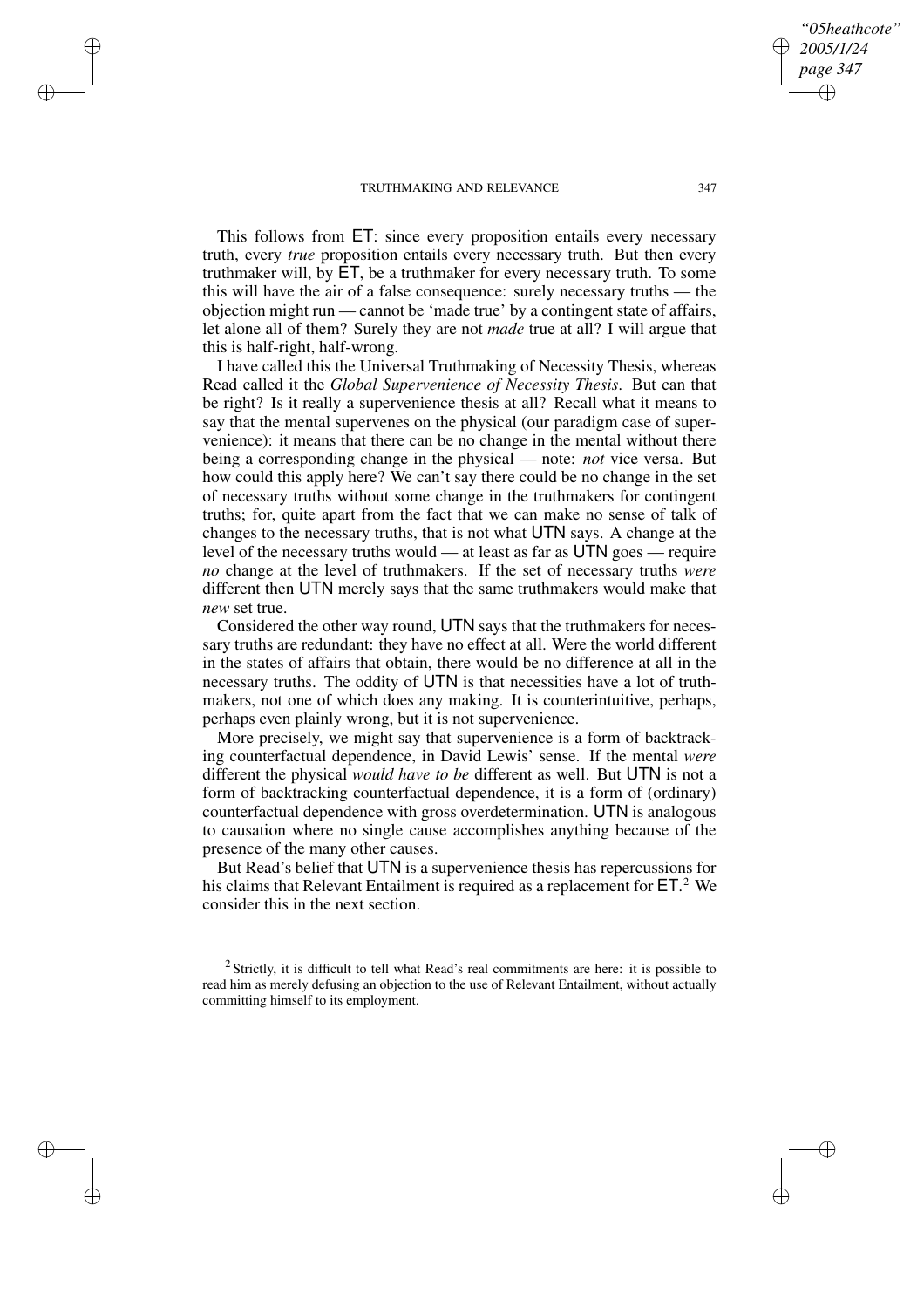"05heathcote" 2005/1/24 page 348

✐

✐

✐

✐

## 2. *Relevant Entailment*

Before going on to this, however, we mention another consequence of the above postulates. This essentially says that states of affairs make true what their parts make true.

*Proposition 2.1*: (TP) *Suppose* s *is a proper mereological part of* t *and consider any* A *which is such that*  $s \nearrow A$ *; then*  $t \nearrow A$  *also.* 

This is intuitively obvious — if what is immediately before me makes true the proposition *there is a cup on the desk*, then so does the entire room which contains me, the cup, the desk, and other things besides. But even though it is fairly obvious, it is worth having the proof in front of us for future reference. Thus if s is a mereological proper part of  $t$ , then  $t$  is the fusion of  $s$  and some r. Suppose  $s \nearrow A$ , and  $r \nearrow B$ ; then  $(s + r) = t \nearrow A \& B$ ; but  $A \& B \models A$ , and so  $t \nearrow A$ .

Read claims that even if the entailment thesis ET were replaced by the more restrictive Relevant Entailment, a local form of, what he called the Global Supervenience of Necessity, would still hold. The proof goes as follows (and is derived from Restall):

For suppose  $p$  is logically true, and  $q$  is not, but nonetheless true. Then p&q is true, and  $(\exists s)(s \nearrow p \& q)$  by TA. Since  $p \& q \models p$ ,  $s \nearrow p$  by ET. So any logical truth is made true by some contingent truthmaker. 3

Read appears to think that this is a more restricted form of the UTN, giving local rather than global dependence, but that is not true. Logical truths are not 'made true by *some* contingent truthmaker', they are made true by *all* of them, just as with the UTN. This is obvious from the fact that q was chosen arbitrarily. Thus it will, once again, be the case that all truthmakers will be truthmakers for all necessary truths.

But Read further thinks that the above reasoning is 'sophistical', so that UTN doesn't actually follow after all. The argument is complex, so I quote it in full.

What makes  $p\&q$  true does indeed make p true. But what makes  $p\&q$  true? Only if we assume that the supposed logical truth p has no special truthmaker does the supervenience thesis follow — that is, the argument is circular.

This is odd on the face of it, because we have made *no* such assumption in the above argument — and since we haven't been told what a 'special'

 $3$  This is directly from Read (2000), p. 70, with only notational changes.

✐

✐

✐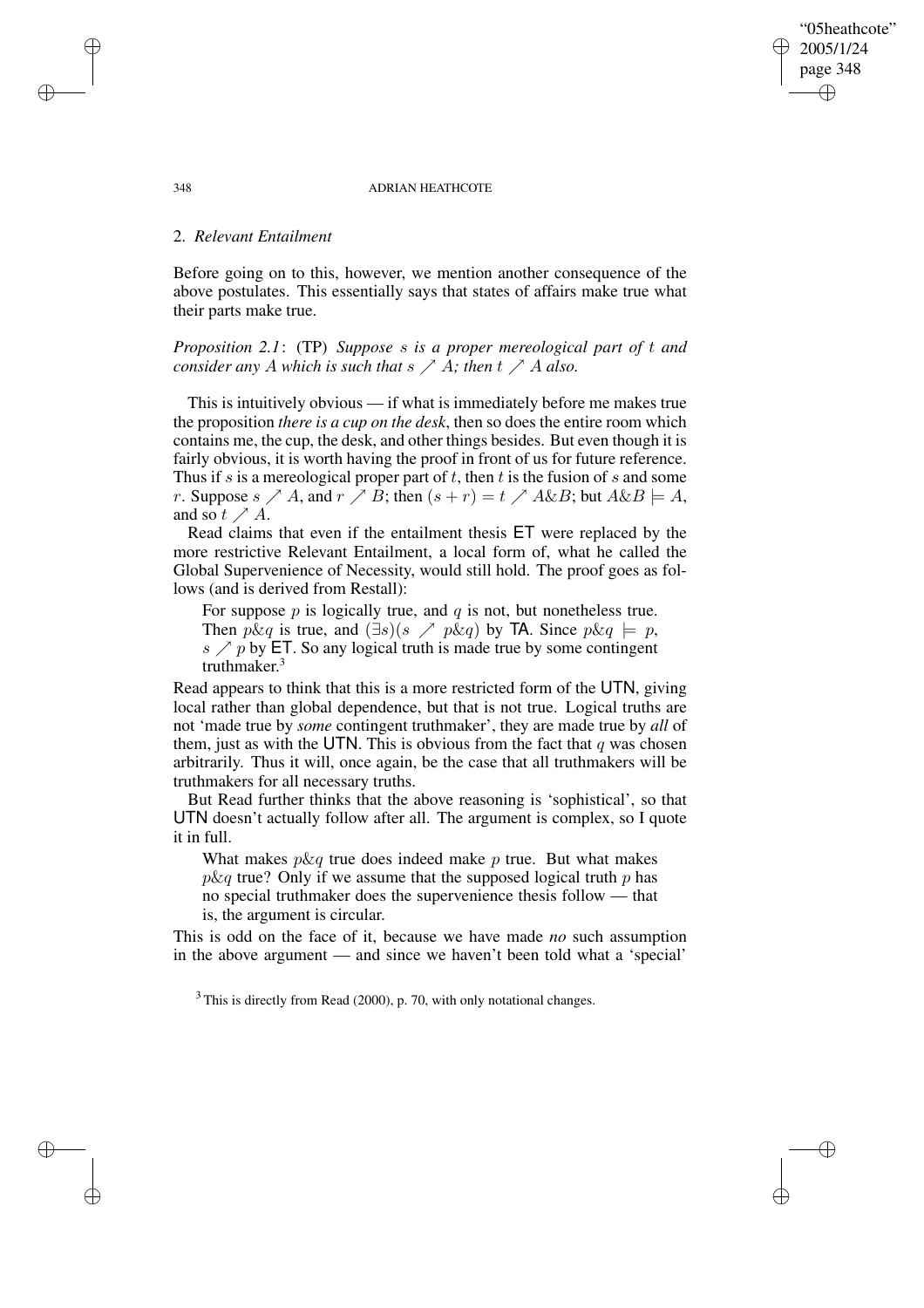✐

✐

truthmaker would be, it is not clear how the assumption would figure. But Read continues

The idea of supervenience is that the truth of logical necessities should follow from what makes contingent truths true *whatever* those truths are. Suppose  $p$  is a logical truth and  $q$  contingent, and suppose [s  $\nearrow$  p] and [r  $\nearrow$  q]. Then [s + r  $\nearrow$  p&q], so [s + r  $\nearrow$  p]. But we can infer that the truth of  $p$  supervenes on contingent truth only if the existence of  $s + r$  supervenes on that of contingent truthmakers. (p. 70)

But claims about supervenience are muddling the argument here. What Read wants to point out — perfectly correctly — is that we cannot infer that *s* is a contingent truthmaker merely from the fact that *s* is a truthmaker for *p* & *q*. But what he has overlooked is that *p* & *q* is a contingent truth and *ex hypothesi s* is a truthmaker for *it*. So if we say that every truthmaker for a contingent truth is a contingent truthmaker then the 'sophistical' argument goes through after all: *s* is a contingent truthmaker for a necessary truth. Moreover I will argue in §4 that it is a very desirable feature of a truthmaker theory that the necessary truths are made true by contingent truthmakers. What is undesirable is that they should be made true by all of them.

But postulating 'special truthmakers' for necessities would not have helped anyway. To see this, suppose that *p* does have a special truthmaker, and denote it by  $\alpha$ . Then it will still be perfectly true, as the above argument says, that for any contingently true,  $q$ ,  $(\exists s)(s \nearrow p \& q)$  — since  $p \& q$ , recall, is contingent. And since  $p\&q \models p$  then  $s \nearrow p$ . Thus whatever special truthmaker  $p$  has, it will still be true that every truthmaker for contingencies will be a truthmaker to the necessities. Necessities will have *both* the special and the contingent truthmakers.

We may conclude from this that Read's defence of the use of Relevant Entailment as a way of escaping from UTN fails. So how should we respond to UTN? I take this up in the next section.

## 3. *Spreading Truthmakers*

✐

✐

✐

✐

A good conservative principal is that we should stick to classical logic until we are actually *forced* to abandon it. The reason is that a move to a weaker logic will be felt throughout the entire corpus of our scientific and practical reasoning, past and present; and that represents a large number of inferences that we will have to re-check to see that they are still secure. For the simple fact is that if a more restrictive logic than the one that we have used for so long were correct, it would be little short of miraculous that we hadn't discovered it long ago — for our use of classical inference would have been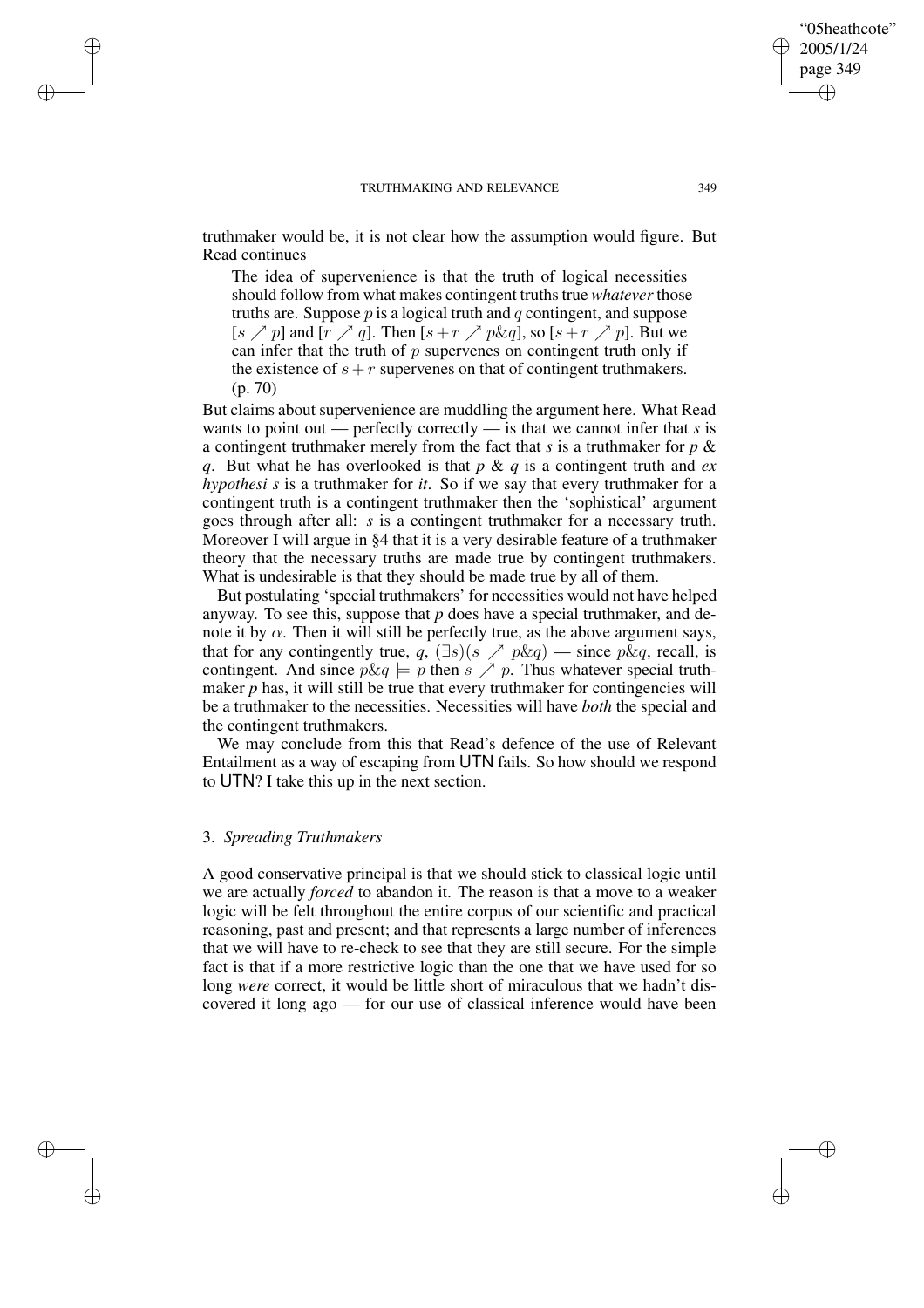## "05heathcote" 2005/1/24 page 350 ✐ ✐

✐

✐

#### 350 ADRIAN HEATHCOTE

continually overshooting.<sup>4</sup> This is an argument against the wholesale replacement of classical logic by a weaker system — but it does not, by itself, forbid us to look for a non-classical set of rules in some particular circumstance for a particular purpose.

I want to offer a way around UTN that involves denying the principle that has taken us there: ET.

We may first note that  $ET$  is a strange principle to want in a truthmaking theory, for all it does is pass truthmakers along from one truth to another. But why should we want to do that? By TA every truth has a truthmaker already; why give it the truthmaker of every proposition that entails it? We might want to do this in some circumstances, but surely not all.

I suggest that Truthmaker theory be reformulated to include postulates 1.1–1.4: TA, FC, EX, and TF — but not ET. But once we exclude ET, the other four postulates are no longer sufficient and we must add more. Here are the additions.

*Postulate 3.1*: (Conjunction Thesis (CT)) *For all truthmakers* s *and propositions* A *and* B,  $s \nearrow A \& B$  *iff*  $s \nearrow A$  *and*  $s \nearrow B$ *.* 

*Postulate* 3.2: (Left-Disjunction (LD)) *If either* s  $\nearrow$  *A or* s  $\nearrow$  *B then* s  $\varnothing$  (A ∨ B).<sup>5</sup>

Note that with this set of postulates — TA, FC, EX, TF, CT, and LD we have the resources to see that the tautology  $A \vee \neg A$  does indeed have a truthmaker. Suppose  $A$  is true and it has the truthmaker  $s$ , then by LD, s  $\triangle A \vee \neg A$ . On the other hand, if  $\neg A$  is true then, for some r,  $r \triangle A \vee \neg A$ . We can also see that the different tautologies  $A \vee \neg A$  and  $B \vee \neg B$  may have different truthmakers.

But tautologies may be written in a form other than  $p \vee \neg p$ . How can we see what the truthmaker for a statement like  $A \supset A$  is if we don't have ET available? The answer is that we may proceed using syntactic replacement rules, of the kind defined in elementary logic texts. (I will use the rules

<sup>5</sup> The failure of the converse is the explicit subject of Read's paper. We will look at the argument for this in §.5.

✐

✐

✐

<sup>&</sup>lt;sup>4</sup> Of course the defenders of Relevance Logic have long argued that the so-called paradoxes of implication are precisely evidence of such overshooting but the case was not, I think, well-made by Anderson and Belnap — nor has it been subsequently improved upon. I argued this in my *The Art of Necessity: Deductivism, Modality, and the Limiting of Reason*, ch. 5, (forthcoming). When this point is combined with the untenable aspects of relevant entailment — the loss of disjunctive syllogism, for example — the case for retaining classical logic is strong.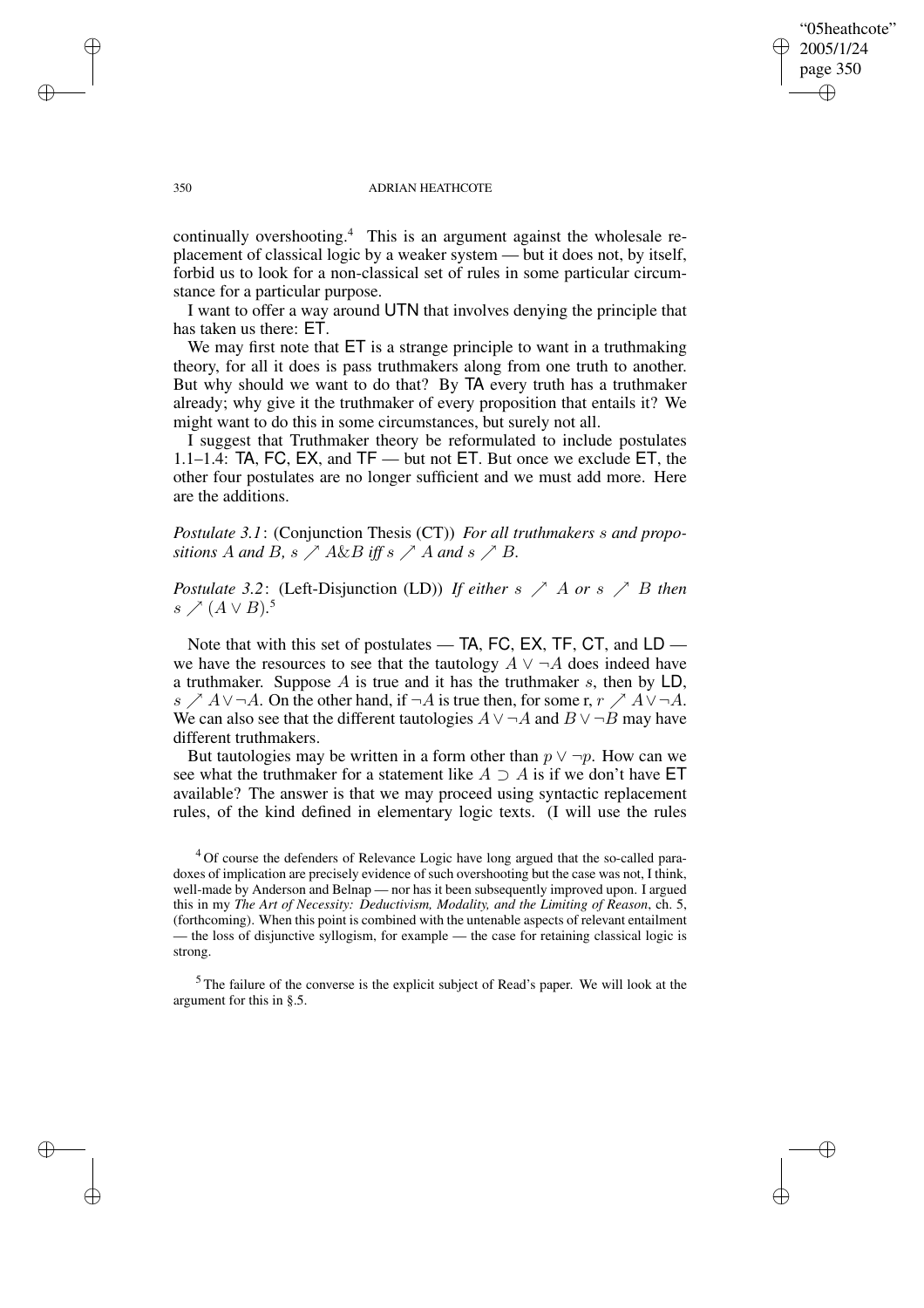✐

✐

✐

✐

defined in Copi's *Symbolic Logic*, chapter 3, pp. 39–40.<sup>6</sup>) Thus, to take our example, we note that there is a rule (Imp) which allows us to go from a statement of the form  $p \supset q$  to  $\neg p \lor q$ . Thus we may reason as follows: There is a rule that allows us to transform  $A \supseteq A$  to  $\neg A \vee A$ , and another rule (Com) that allows us to go from  $\neg A \lor A$  to  $A \lor \neg A$ ; and so the truthmaker for  $A \vee \neg A$  passes back, by this syntactic transformation, and is the truthmaker for  $A \supset A$ .

Note that this process will not allow us to give the truthmaker for  $A \vee \neg A$ to  $B \vee \neg B$ , because there is no replacement rule that will take us from the one to the other (there is no generalised substitution of logical equivalents). Likewise there is no way of transmitting every truthmaker for contingent statements to arbitrary necessary truths. We have thus blocked the derivation of UTN given in §.2.

We should not consider the employment of the Replacement Rule as on a par with the truthmaking postulates. The components are auxiliary rules that facilitate the comparison of some logically equivalent expressions. With them we are able to see that if  $s \nearrow A \& B$  then  $s \nearrow B \& A$  — something which is intuitively obvious but doesn't follow from the postulates alone. Moreover with the Replacement Rule we are able to see that, for example, if s  $\triangle A\&$ ( $A \supset B$ ) then s  $\triangle B$ . Simply note that by an application of the rule Imp on  $A \supset B$  to get  $\neg A \lor B$ , and then using Distribution to obtain  $(A\&\neg A) \vee (A\&B)$ ; s could not be a truthmaker for  $(A\&\neg A)$  because it is false, so it must be a truthmaker for  $(A\&B)$  — whence it is a truthmaker for B. We can apply the same procedure to show that if some  $s$  is a truthmaker for the conjunction of the premises of, what Copi calls, an *elementary valid argument*, then it will be a truthmaker for the conclusion also.

In particular we note that if  $s \nearrow (A \lor B) \& \neg A$  then  $s \nearrow B$  — i.e. Disjunctive Syllogism holds — and therefore our way around *ET* is not equivalent to replacing it with a notion of Relevant Entailment.

Our use of Copi's Replacement Rule gives us, I maintain, all of the intuitively desirable (truthmaking) relations between logically equivalent expressions, and none of the undesirable ones.<sup>7</sup> But we have not replaced classical logic. Logic defines the implicational relations between propositions, whatever the truth values of the propositions. In defining how truthmakers should spread to other propositions we are looking at the relations between *true* propositions and considering the conservative spread of those states of affairs to other truths. The fact that truthmaking involves a necessary conditional dependency should not mislead us into thinking of this as a form of entailment, for truthmaking is a relation between the wrong kind of things to

6 Irving Copi *Symbolic Logic*, fifth edition, (New York: Macmillan, 1979)

 $<sup>7</sup>$  A proof of this claim will be given elsewhere.</sup>

"05heathcote" 2005/1/24 page 351

✐

✐

✐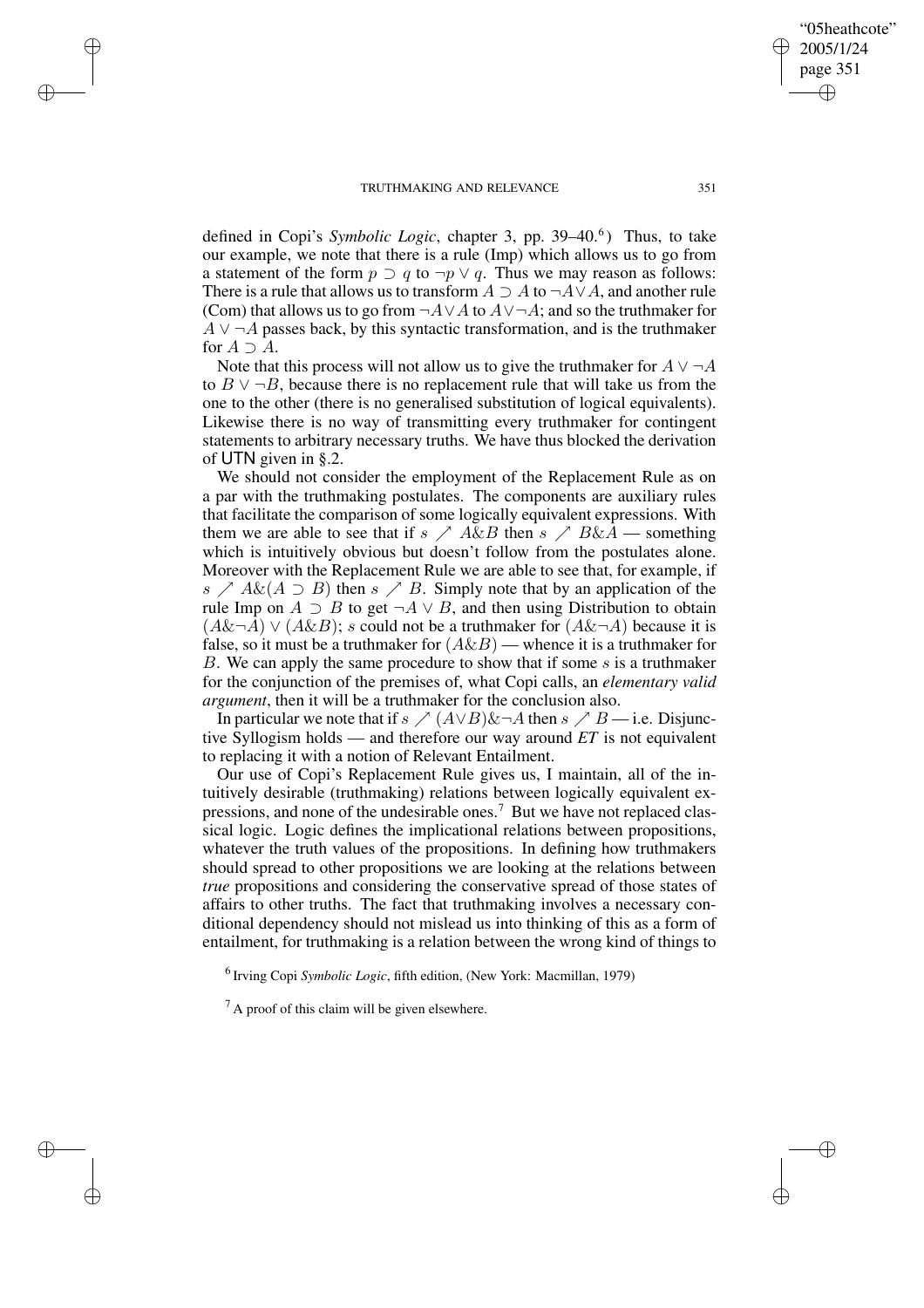"05heathcote" 2005/1/24 page 352 ✐ ✐

✐

✐

#### 352 ADRIAN HEATHCOTE

be considered entailment. Truthmaking is a relation between states of affairs and propositions and thus one property of the entailment relation makes no sense in this context: entailment is reflexive. (It was for this reason that I changed the symbol for the truthmaking relation: retaining the entailment symbol will only continue to cause confusion, of the kind that we have already seen.)

## 4. *Necessity Regained*

But we have here a rather significant philosophical result, that goes beyond our immediate concerns with the correspondence theory of truth. For we have found specific truthmakers for a significant group of necessary truths, the tautologies, that are not supernatural, indeed that do not go beyond the states of affairs of *this* world. Moreover, from within truthmaker theory we have an explanation for why they are necessary.

To see this, let us reflect for a moment on the origins of our concept of necessity. In Medieval Philosophy the principal contrast was between the contingent and the necessary — the necessary being whatever was not contingent. However, somewhere between Scotus and Leibniz, this primary contrast was lost and the necessary was instead defined in terms of its conjugate, possibility — as that which was was true in all possible worlds. The formalization of this idea in the Twentieth Century caused the concept of contingency to all but fall from sight  $-$  in logic, if not in metaphysics.<sup>8</sup> But truthmaker theory allows us to recapture the concept of necessity in its original form. For we can note that tautologies do indeed have truthmakers — as they should, by FC — but they would still be true even if the states of affairs that constitute their truthmakers had *not* obtained.

To see this note that there are two ways that  $A \vee \neg A$  could be made true, either by some s making A true or by some r making  $\neg A$  true. Consider the first option, where  $s \nearrow A \lor \neg A$ . The state of affairs s obtains, but what if A had been false? Then, obviously, s would not have obtained, and neither would any other state of affairs that would be sufficient to make A true. But then  $\neg A$  would have been true, instead. And so r would have been the case, and hence the truthmaker for  $A \vee \neg A$ .<sup>9</sup>

✐

✐

✐

<sup>&</sup>lt;sup>8</sup> The definability of contingency within modal logics is rarely discussed. Two notable exceptions are, H.A. Montgomery and F.R. Routley 'Contingency and Non-Contingency Bases for Normal Modal Logics', *Logique et Analyse*, 9, 1966, pp. 318–28, and M.J. Cresswell 'Necessity and Contingency', *Studia Logica*, 47, 1988, pp. 145–9.

<sup>&</sup>lt;sup>9</sup> We should not be misled by grammatical form into thinking that negations are made true by 'negative facts' or 'absences'. Only existent states of affairs can do any truthmaking. This means that in the above argument one should not be misled into thinking that if s had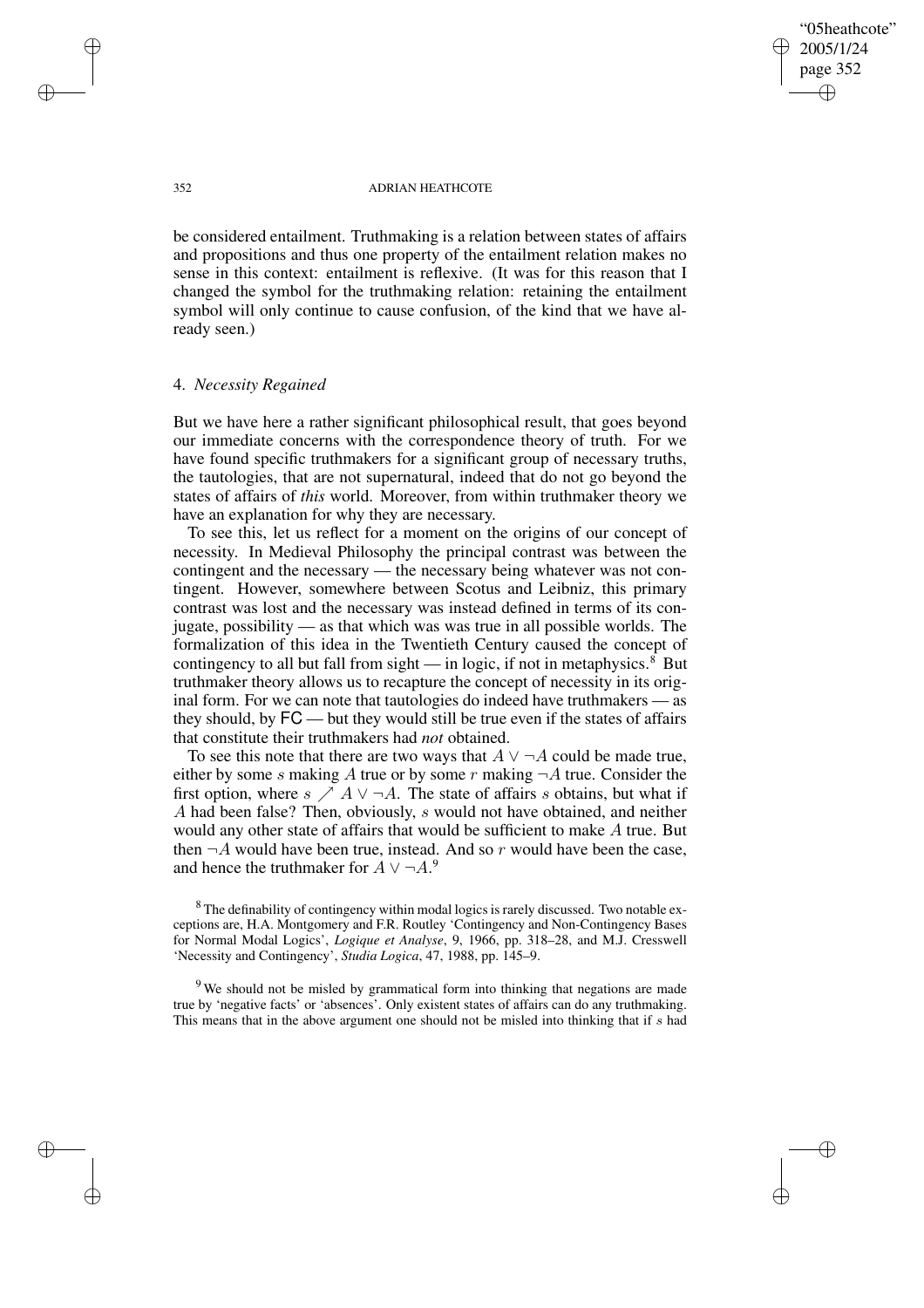The necessary truth  $A \vee \neg A$  is thus made true by some ordinary state of affairs, either s or r. What about other necessary truths, such as *everything that's red is coloured*? Is that also, perhaps, made true by some state of affairs? The answer is surely that it is not made true by some particular state of affairs but by the structure of any state of affairs. Because being red is simply a (one) precisification of being coloured. It is thus necessary because it is, Quine notwithstanding, analytic. And it is analytic because of the way we (correctly) talk about what is.

>From this we can see that a necessary proposition is made true by an ordinary state of affairs. But it differs from a contingent proposition in that, *whatever* state of affairs obtains, it could not have been false. For if the state of affairs that made it true had not obtained then some other state of affairs would have. We thus have a non-supernatural explanation of necessary truth.

## 5. *Right-Disjunction*

✐

✐

✐

✐

Consider the converse principle to Left-Disjunction, which we will call Right-Disiunction.

*Definition* 5.1: (Right-Disjunction (RD)) *If*  $s \nearrow (A \lor B)$  *then either*  $s \nearrow A$ *or*  $s \nearrow B$ *.* 

In his paper 'Truthmakers, Entailment and Necessity' Greg Restall urged that RD should be accepted, even though in combination with some other plausible principles it led to, what he called, 'Truthmaker Monism'.

*Definition 5.2*: (Truthmaker Monism (TMon)) *For all s, and all true propositions*  $A$ *, s*  $\nearrow$   $A$ *.* 

Obviously, TMon would be a disaster for truthmaker theory, if allowed to stand — for it says that all states of affairs are truthmakers for any and all true propositions. Here is the argument that will take us from postulates 1.1–1.5 to TMon.

We have already seen that postulates 1.1–1.5 will allow us to derive UTN: if A is a necessary truth then, for all  $s, s \nearrow A$ . Now consider the arbitrary tautology  $B \vee \neg B$ . By UTN, every s is such that s  $\nearrow$  $B \vee \neg B$ . But then, by RD, either  $s \nearrow B$  or  $s \nearrow \neg B$ . Now only one of these can be true, because if B is true then  $\neg B$  would be false,

not made A true, then its absence — the negative or 'null truthmaker' — must make  $\neg A$  true. The form of propositions is not isomorphic to the form of states of affairs.

"05heathcote" 2005/1/24 page 353

✐

✐

✐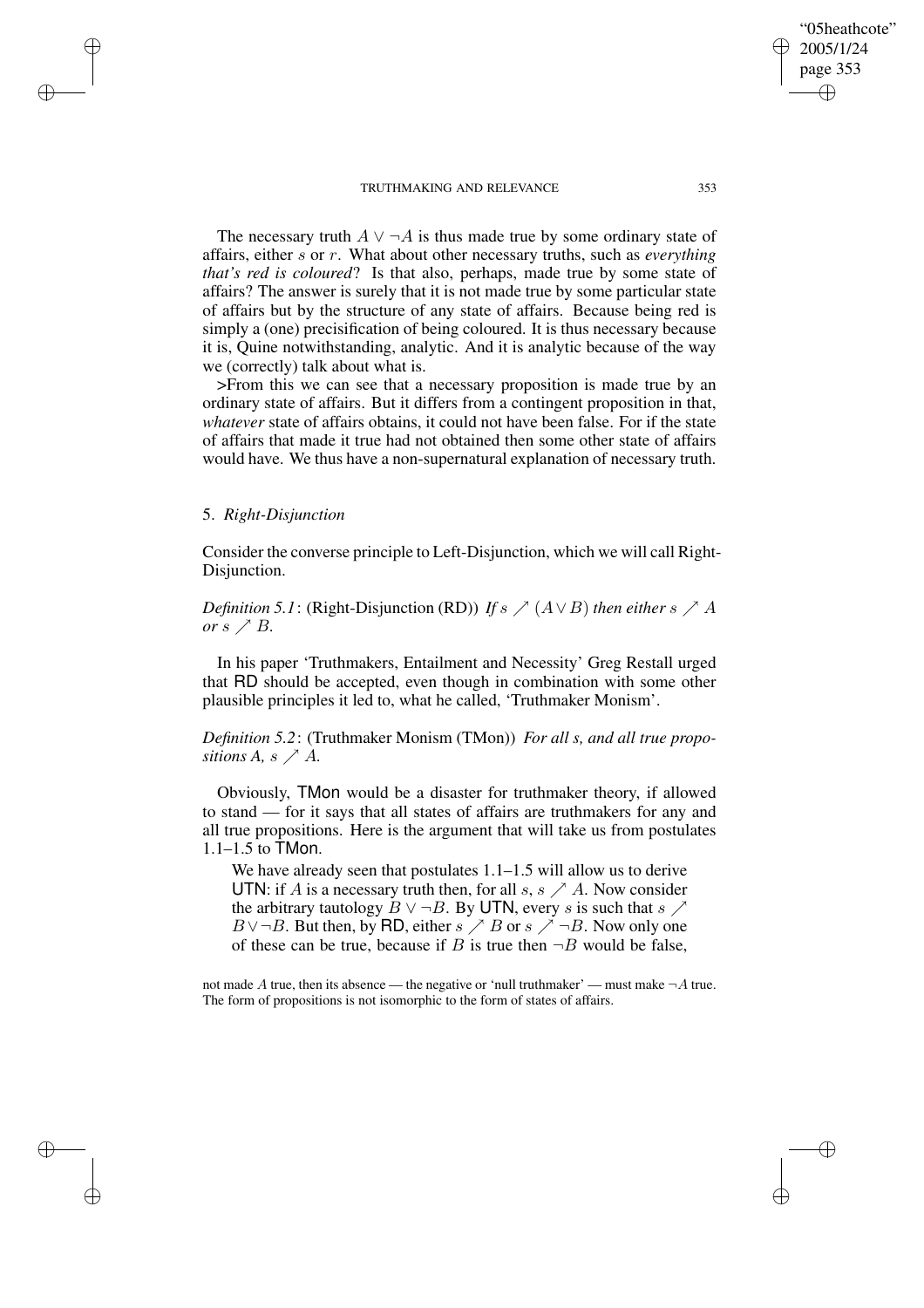and *vice versa*. Suppose that it is B that is true; then every s is a truthmaker for  $B$ . But  $B$  was an arbitrarily chosen true proposition, and so we have TMon: every truthmaker is a truthmaker for every truth.

I have already recommended a change that will block this particular derivation: not including the postulate ET. But it is worth seeing why RD should be rejected quite apart from that.

The central definition of Truthmaker theory came from Mulligan, Simons and Smith.<sup>10</sup> They defined a truthmaker as follows:

*Definition* 5.3: (MSS)  $s \nearrow A$  *iff* s *obtains* and  $\neg \Diamond (s$  obtains  $\& \neg A)$ *.* 

(I have used the expression 's obtains' rather than their 's exists' (E!) because it better reflects the way we speak about states of affairs. We say that objects exist, but that states of affairs obtain. In future we will abbreviate 's obtains' to  $\mathcal{O}_s$ .)

This was the definition that was adopted by Restall and, through him, by Read.<sup>11</sup> It makes truthmaking a species of necessary dependence — and therefore essentially modal in character. But if we try to expand RD, with this definition, then we find that we cannot.

Suppose 
$$
s \nearrow A \lor B
$$
, then, by **MSS**,  $\mathcal{O}s \& \neg \Diamond (\mathcal{O}s \& \neg (A \lor B))$  (1)

 $\equiv$   $\mathcal{O}s \& \Box(\mathcal{O}s \supset (A \vee B))$  (2)

"05heathcote" 2005/1/24 page 354

✐

✐

✐

✐

 $\equiv$   $\mathcal{O}_s \& \Box ((\mathcal{O}_s \supset A) \vee (\mathcal{O}_s \supset B))$  (3)

But we cannot get from this last line to

$$
\mathcal{O}s \& \Box(\mathcal{O}s \supset A) \vee \mathcal{O}s \& \Box(\mathcal{O}s \supset B)
$$

This is because it is a modal fallacy to infer  $\Box p \lor \Box q$  from  $\Box (p \lor q)$ . Therefore if we keep definition 5.3 — or anything with a similar modal character

<sup>10</sup> Mulligan, K., Simons, P., and Smith, B., 'Truth-makers', *Philosophy and Phenomenological Research*, 44, 1984, pp. 287–321.

<sup>11</sup> Curiously, however, Restall did not cite the Mulligan *et al* paper as the source — though it was the source — and that paper did not appear in his bibliography.

✐

✐

✐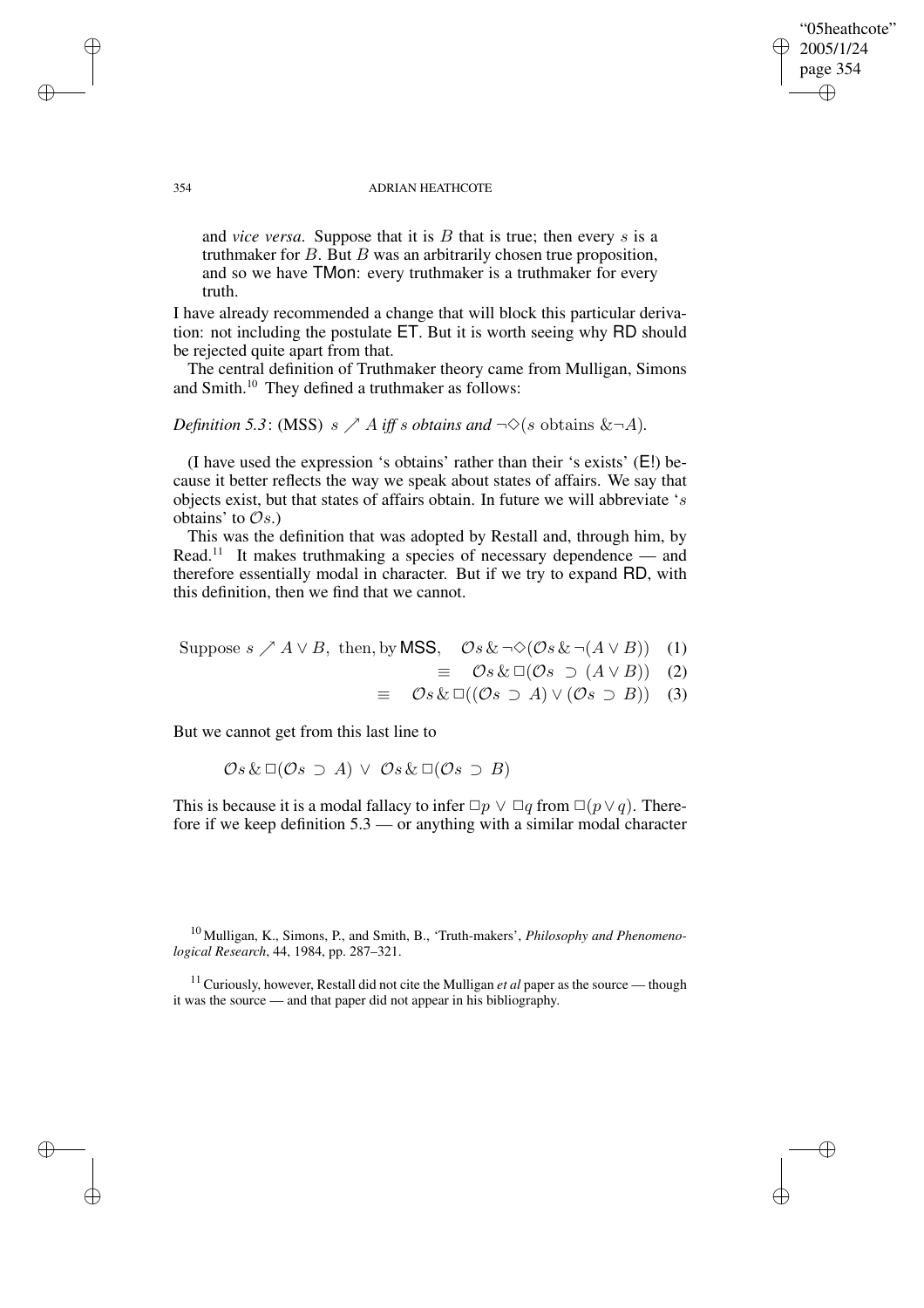— we should not accept RD. RD not only leads to the collapse of truthmaker theory, it is incompatible with the motivating definition.<sup>12</sup>

The error underlying RD was first pointed out in print by Read in his article — indeed pointing this out was really the article's main purpose. Read adds an illustrating example which strongly suggests that truthmaker theory *should* adhere to definition 5.3 and that RD should, therefore, be rejected. He also shows that if the modality is dropped from MSS then RD would follow. The main difference between Read's and the present proposal is that Read believes that in order to escape the consequence UTN, some non-classical logic must be adopted. But where did Restall stand on these matters?

To begin with we must note that at the beginning of Restall's paper MSS is called '*the* classical entailment thesis' — and it is this that is meant to be the explicit target of his discussion. In fact, Restall derives UTN directly from MSS and RD as follows. First we have:

It is well known that if A is necessary (so  $\neg \Diamond \neg A$ ) then *anything* 'entails' A.. . . As a result we have the following consequence.

*Consequence* 4: If  $\Box A$  is true, then any existing s is a truthmaker for A. (p. 333)

And then

✐

✐

✐

✐

We assume that every instance claim of the form  $A \vee \neg A$  is a necessary truth. By one fact we have already seen, every  $s$  is a truthmaker for each instance of  $A \lor \neg A$ . Let A be a truth. So, any s either makes A or  $\neg A$  true, by the disjunction hypothesis [*i.e.* RD]. Given that A is true, then nothing makes  $\neg A$  true. So s is not a truthmaker for  $\neg A$ . Hence, it must be a truthmaker for A. (p. 334)

Calling MSS '*the* classical entailment thesis' was, however, rather perverse, since it is not a part of classical logic at all  $-$  it is a definition of the truthmaker relation in terms of necessary conditional dependence. But in the course of his article Restall calls no less than three other propositions '*the* classical entailment thesis' as well — including ET — engendering a great deal of confusion in the process.

Moreover, given that Restall declares it his aim to solve the problem of the derivation of TMon, while keeping RD, we would expect that at the end of his article there would be an alternative truthmaker definition to replace MSS. But in fact in his concluding two pages, where his positive solution is sketched, there is no mention of an alternative to MSS at all. Despite the stated intention of the article, we never get an answer to the question of

<sup>12</sup> In Arnold Koslaw's *A Structuralist Theory of Logic*, (Cambridge: Cambridge University Press, 1992) pp. 246 ff, the failure of this inference is taken to be the defining characteristic of a modal logic.

"05heathcote" 2005/1/24 page 355

✐

✐

✐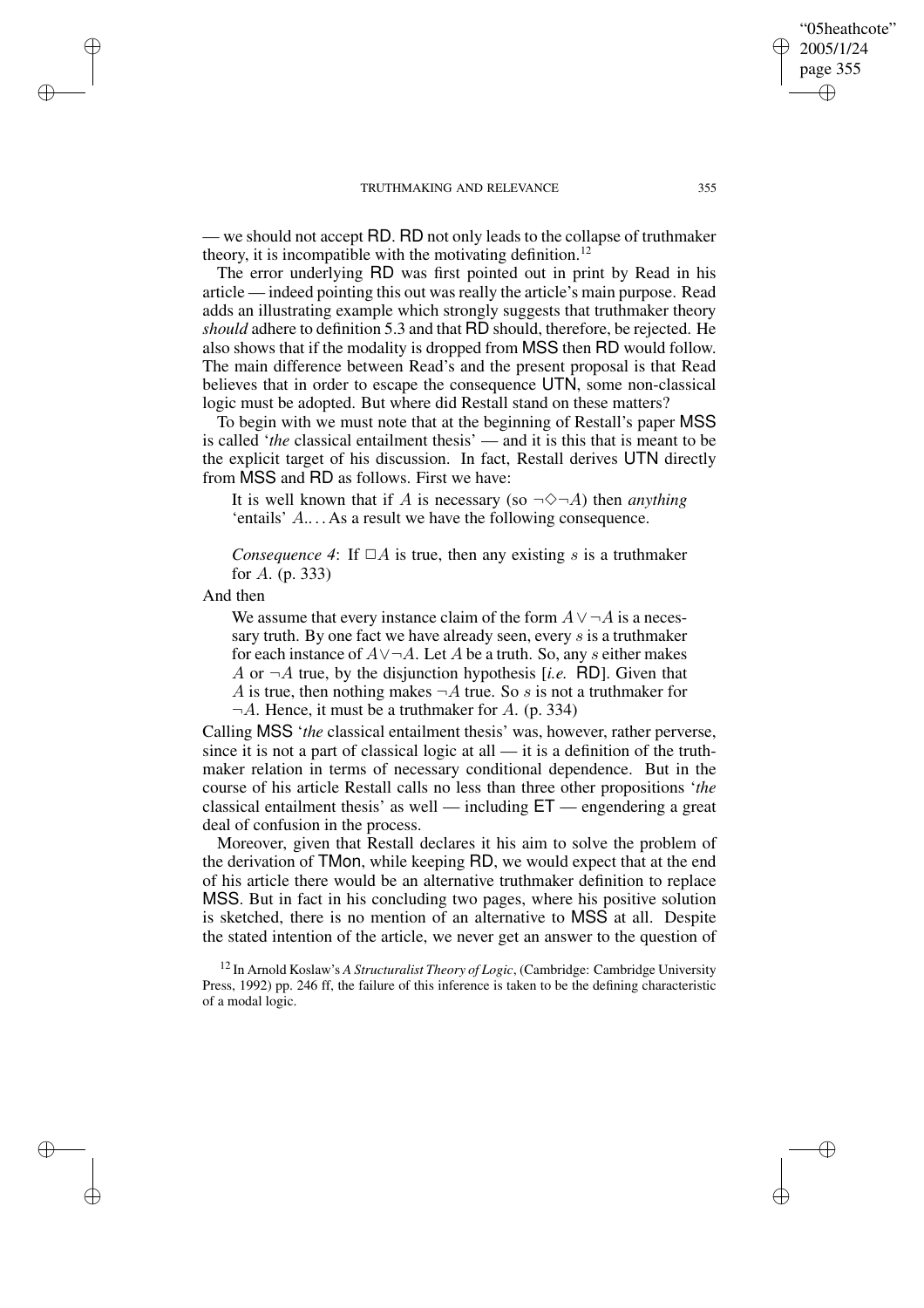"05heathcote" 2005/1/24 page 356

✐

✐

✐

✐

what the relation between truthmakers and truths is. Instead Restall speaks merely of a 'map' between truthmakers and truths and the modal character of the relation is quietly passed over. But since he retains RD, and derives ET, he cannot solve the problem that he started with: TMon must still be derivable.<sup>13</sup>

One of the virtues of Read's article is that he quietly tries to tidy this situation. In one respect, however, he falls victim to it as well. Read gives the impression that the route to TMon is through ET:

 ${TR, FC, Ex, TF, ET, CT, LD} \Rightarrow UTN, {UTN, RD} \Rightarrow TMon.$ 

But this is only one way: the shorter way is, as Restall's earlier argument has it, through MSS.

 ${MSS, RD} \Rightarrow TMon.$ 

We have already seen that RD should be rejected, and therefore both routes to TMon are blocked — but note that the reason for rejecting RD was the modal nature of the truthmaking relation expressed in MSS. So if one doesn't have a truthmaker definition which expresses the *necessity* of the dependency of truths on truthmakers then one will not have a reason for rejecting RD.

Thus the dialectical situation is rather heavily constrained: if we want to reject TMon we should reject RD; but we can only reject RD if MSS is retained, or if it is replaced by something that retains its modal character. But to block the derivation of UTN we must modify ET and MSS.

Undoubtedly the simplest way out of this situation would be simply to retain MSS and ET and accept UTN. Over time perhaps our intuitions will be schooled to accept that every state of affairs is a truthmaker to every necessary truth. (And certainly we must acknowledge that our current intuitions are neither strongly opposed, nor fixed by constraints inherited from some other problem.) Let me call this the Standard View.

But since we do have some contrary intuitions here it is worth seeing whether they can be accommodated. It is for this reason that I have been seeking out a more constructivist model. On that view we deny ET and supplement the remaining truthmaker axioms with replacement rules that allow

✐

✐

✐

 $13$  By the end of his paper his purpose seems to have turned upside-down: he seems by then to want to show that starting with a primitive truthmaker relation one can recapture classical entailment, and, 'with a more fine-grained' analysis, something close to relevant entailment. His purpose thus seems closer to van Fraassen's in 'Facts and Tautological Entailments'. I discuss this shortly — and draw a negative conclusion.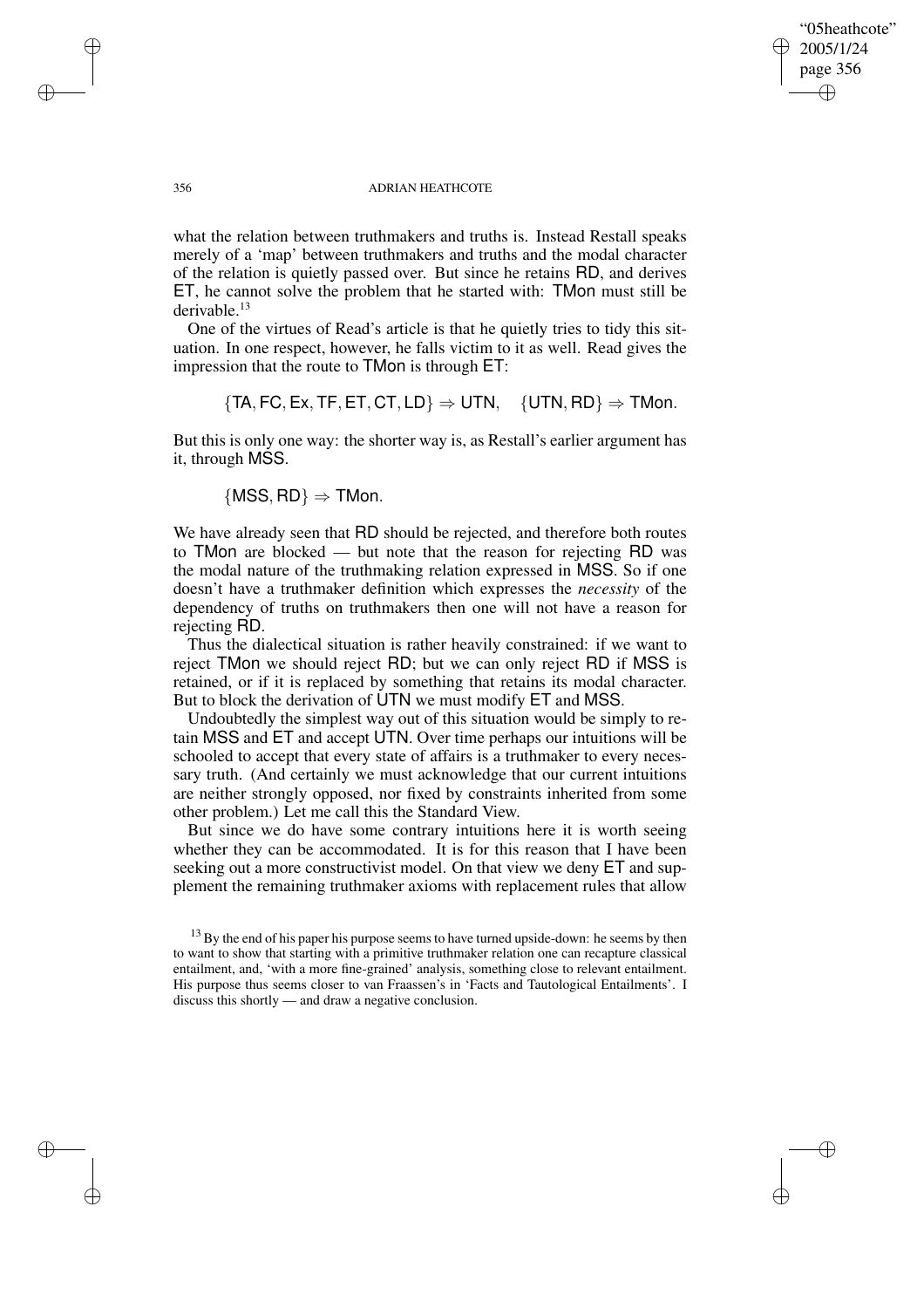✐

✐

✐

✐

us to see *when* two logically equivalent expressions should share the same truthmakers.

But we must also change MSS so that, on the one hand, it doesn't lead directly to UTN, but so that it still supports the blocking of RD. To this end I suggest emending MSS to apply only to contingent truths. But first let us define a purely contingent proposition

*Definition 5.4*: (Pure Contingency) *A* pure contingent proposition *is one that cannot be written in conjunctive normal form so that any conjunct is a necessary truth.*

This is intended to screen out contingent propositions such as  $A\&(B\vee\neg B)$ that led to trouble before, but it will also screen out cases where the necessity is atomic — such as *seven is prime*. With this we can define the truthmaker relation for these propositions.

*Definition* 5.5: (MSS\*) *For all pure contingencies A,* s  $\nearrow$  *A iff*  $\mathcal{O}s$ *, and*  $\neg \Diamond (\mathcal{O}s \& \neg A).$ 

And now that we have a truthmaker definition for simple contingencies we can use LD to spread these conservatively to primitive tautologies of the form  $p \vee \neg p$ , where p is a pure contingency.

*Definition* 5.6: (Inherited Truthmaker) *If* s  $\nearrow$  *A then* s *is the* inherited truthmaker *for*  $A \vee \neg A$ .

We then use the replacement rules mentioned in §3 to spread the inherited truthmakers for  $A \vee \neg A$  to logically equivalent tautologies — *i.e.* equivalent under the replacement rule. In this way we constructively extend the truthmaker relation so that all and only the truths that should have truthmakers actually have them.<sup>14</sup>

We can use this constructivist truthmaking definition to show the weakness in the idea of tautological entailment, that developed from the work of von

*"05heathcote" 2005/1/24 page 357*

✐

✐

✐

<sup>&</sup>lt;sup>14</sup> It is not guaranteed by this method that *all* necessary truths will have truthmakers: consider an assertion of self identity for something that does not exist, say Mars (the God). Mars = Mars is true and a necessary truth, but it is not obvious what its truthmaker would be in the absence of the thing itself. This may be considered to be a possible argument in favour of the Standard View, since there every state of affairs is a truthmaker for all such truths.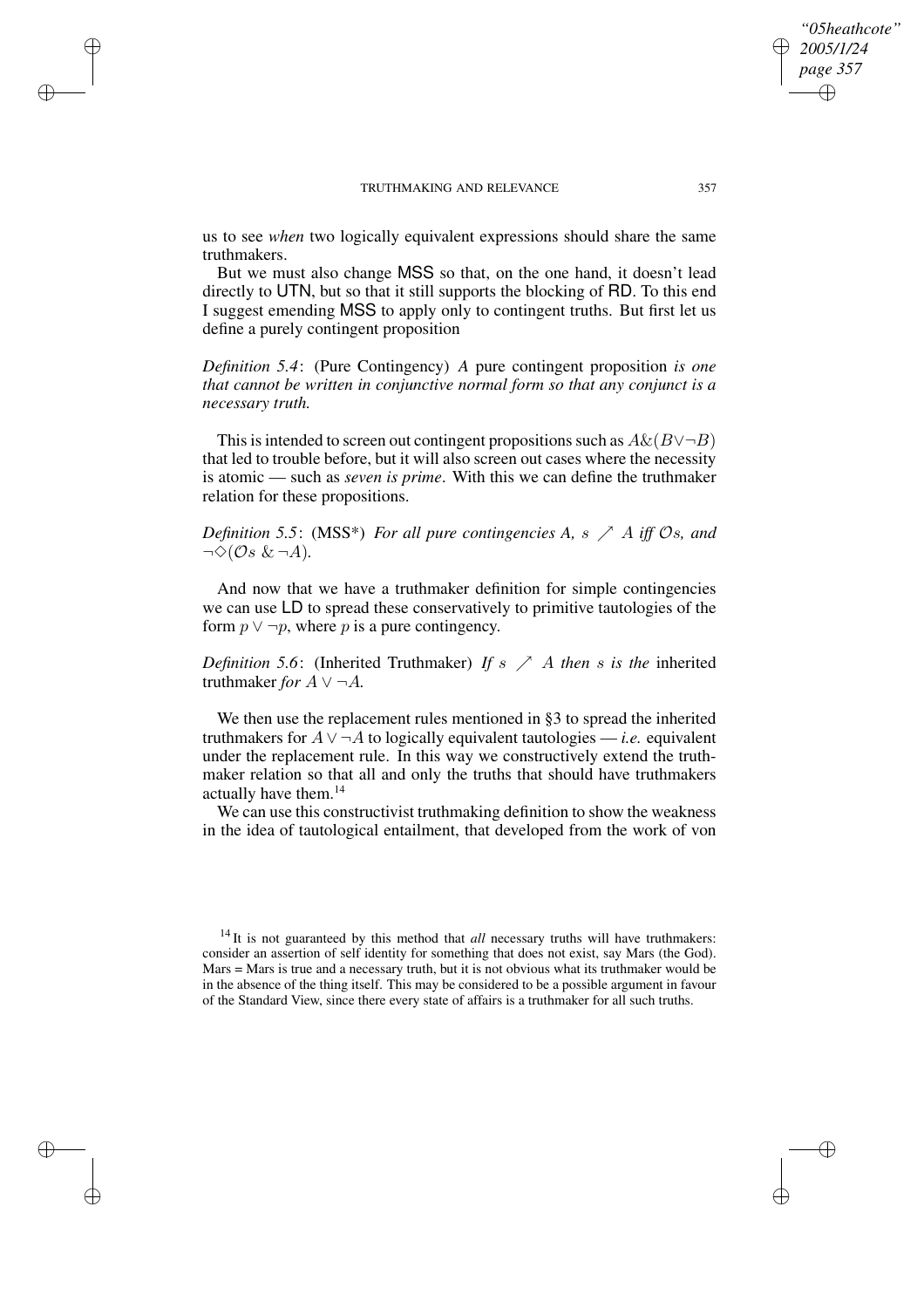## "05heathcote" 2005/1/24 page 358 ✐ ✐

✐

✐

#### 358 ADRIAN HEATHCOTE

Wright, Geach, Smiley, Dunn and van Fraassen.<sup>15</sup> To do this it is necessary that we adapt a proof of van Fraassen's to our account.

*Theorem* 5.1: (Tautological Entailment) *"If*  $\forall s(s \nearrow A \supset s \nearrow B)$  *then* A tautologically entails B*" fails.*

*Proof*: (Our replacement rules are the same as Anderson and Belnap's, so, like them, we need only consider entailments in normal form.) Let us consider the contrapositive: A does *not* tautologically entail B, and let us write the inference out as

$$
\phi_1 \vee \ldots \vee \phi_n \to \psi_1 \& \ldots \& \psi_m \tag{4}
$$

Inference (4) decomposes into  $n \times m$  primitive tautological entailments of the form

$$
p_1 \& \ldots \& p_r \rightarrow q_1 \vee \ldots \vee q_s \tag{5}
$$

(4) will be invalid when one of these primitive tautological entailments say,  $\mathcal{A}_1 \& \ldots$ 

 $& \mathcal{A}_r \to \mathcal{B}_1 \vee \ldots \vee \mathcal{B}_s$ , is invalid, which occurs when  $\mathcal{A}_i \neq \mathcal{B}_j$  for all i and j. But note that it is not possible to conclude from this that no truthmaker for one of the  $\mathcal{B}_i$  is not also a truthmaker for one of the  $\mathcal{A}_i$ s because we can make *no* claims about what make these true.

The problem is that the validity and invalidity of the primitive tautological entailments is not a matter of truth conditions: it is a simple matter of inclusion: one atomic statement in the atomic premise list being included as a disjunct in the conclusion. It is this that makes the property of primitive tautological entailment decidable. Thus if one of the  $A_i$  *was* the same as one of the  $B_i$  we could conclude that they have the same truthmaker and that the entailment is valid, but we can can conclude nothing where they aren't equal.

This has double significance. Van Fraassen had wanted to show that there was an explanatory rôle for relevance logic that went beyond seeking a cure for the "paradoxes of implication", and also that sense could be made of the notion of facts making statements true. His semantics for the fragment of relevant entailment that was marked out by the concept of tautological entailment (called  $E_{fde}$ ) was meant to secure both results. (It was this same

<sup>15</sup> And given an axiomatic formulation by Anderson and Belnap, see *Entailment: the Logic of Relevance and Necessity*, (Princeton: Princeton University Press, 1975) §§. 15 and 20. Bas van Fraassen offered a fact, or state of affairs, semantics for tautological entailments in 'Facts and Tautological Entailments' in *The Journal of Philosophy*, 66, 1969, pp. 477–487.

✐

✐

✐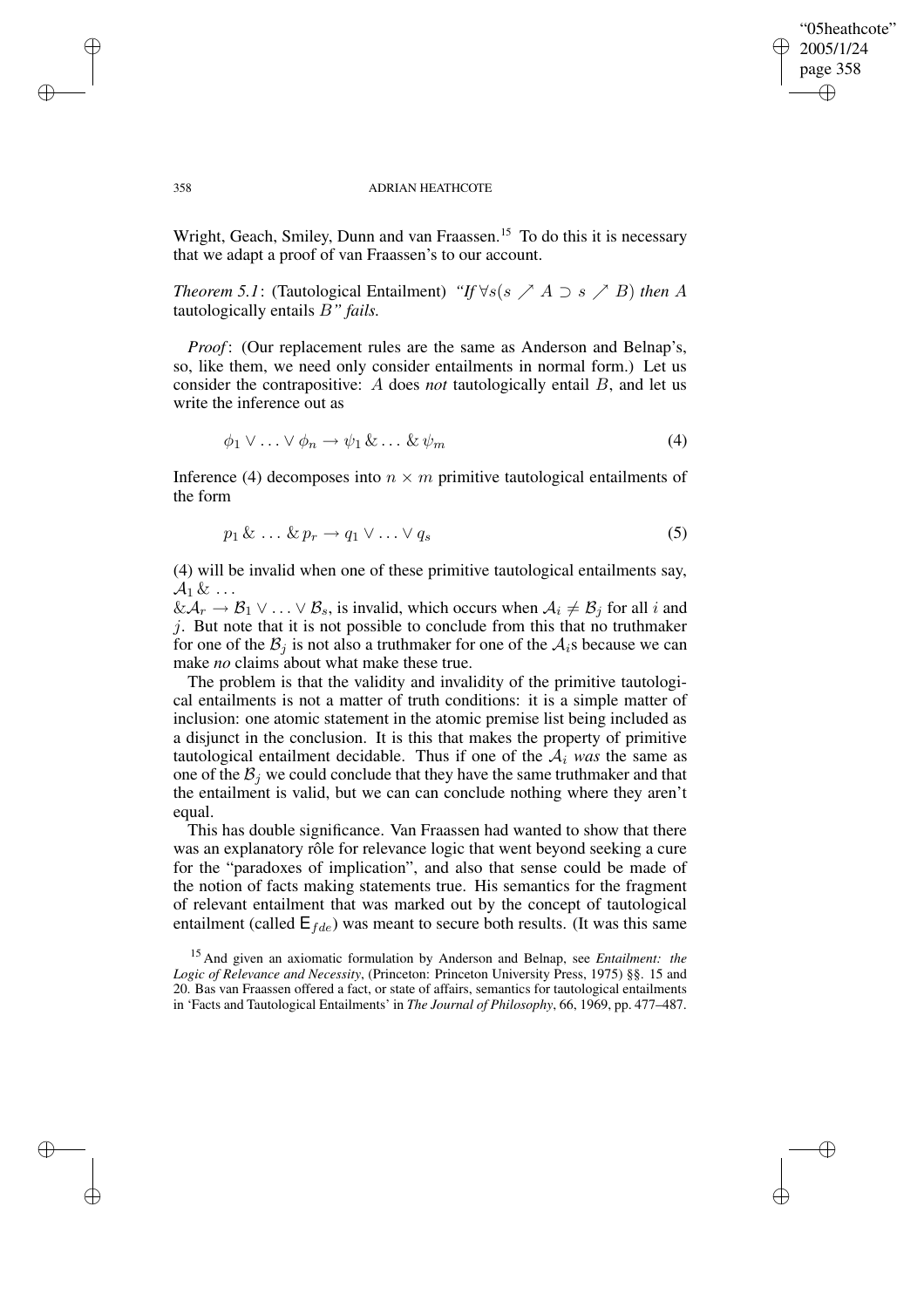aim that Restall was resuscitating at the end of his paper.) But, as we have seen, the goal is illusory.<sup>16</sup>

Truthmaking is a semantic property *par excellence* — it is not syntactic. There is no close connection between truthmaking and tautological entailment, or indeed relevance logic in general, despite the claims of recent tradition.

## 6. *Minimal and Maximal Truthmakers*

✐

✐

✐

✐

We can get a better understanding of the truthmaker relation if we define the notion of a *minimal truthmaker*. This is intended to capture the idea that there is usually a very localised state of affairs that makes a proposition true. Thus 'the cat is on the mat' is made true by a truthmaker with the length and breadth of a mat, and the height of a cat; whereas at present any state of affairs of which that localised state of affairs is a part counts as a truthmaker for the truth.

*Definition 6.1*: (Minimal Truthmakers) *If* s *is a truthmaker for some proposition* A *then it is a* minimal *truthmaker if no proper part of it is also a truthmaker for* A*. If a proposition has a* unique minimal truthmaker *then we speak of that as* the *truthmaker for the proposition.*

Some true propositions have minimal truthmakers, others do not. Some have unique minimal truthmakers, while others do not. 'Jinx (the cat) is on the mat' has a unique minimal truthmaker, while 'some men are more than six feet tall' does not — it has multiple minimal truthmakers. Some propositions do not have minimal truthmakers at all, unique or otherwise. 'There is an interval that is smaller than a centimetre long', has no minimal truthmaker.

Because of Truthmaker Fusion, the global state of affairs, the fusion of all states of affairs — which we will denote as  $\Omega$  — will be a truthmaker for all truths. A large number of truths, however, have no truthmakers that are less than Ω. For example the proposition 'there are no unicorns' is not made true by this or that patch of unicornless space-time — it is made true by all such patches. Similarly, for other negated universal generalisations — such as, there are no Higgs Bosons; if true, it is only *everything that is* that makes it true.

<sup>16</sup> For van Fraassen's original proof see Anderson and Belnap *(op cit)* p. 229. In my view Restall was too scant in his acknowledgement of Van Fraassen's earlier effort.

"05heathcote" 2005/1/24 page 359

✐

✐

✐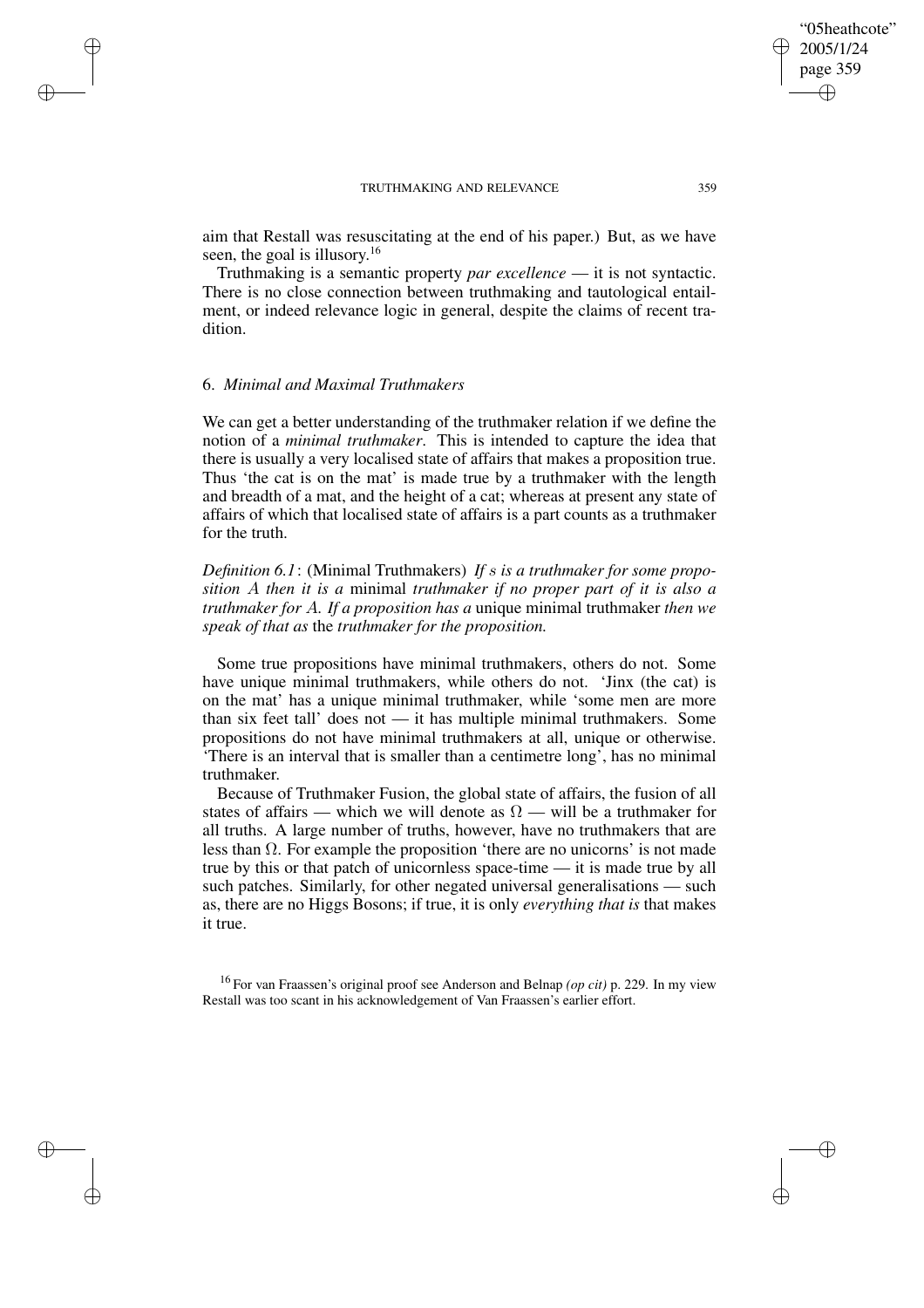## "05heathcote" 2005/1/24 page 360 ✐ ✐

✐

✐

#### 360 ADRIAN HEATHCOTE

But it would be wrong to conclude that every negative existential proposition has  $\Omega$  as a minimal truthmaker. 'There is no apple on this table' has, as unique minimal truthmaker, this appleless table. The state of affairs that makes true the proposition, 'this table is bare', also makes true the first proposition.

Unique minimal truthmakers are thus important but are not the norm; where they exist their importance is more epistemological than ontological, for they represent states of affairs that we are often able to take in a glance, rather than by some painstaking induction. However, too narrow a focus on such states of affairs in the post-*Tractatus* discussions on the Correspondence Theory led to the mistaken idea that we were looking for a 1:1 correspondence between facts and truths. Thus when the correspondence-as-picturing model was rejected it was replaced by an equally limited correspondenceas-1:1 correlation model that was also unrealistic.<sup>17</sup>

But it is worth noticing that even when we just restrict ourselves to the set of statements with unique minimal truthmakers, and the set of minimal truthmakers, that the relation between these two sets is not a 1:1 correspondence. It is of course true that to every truth in the set there is a unique truthmaker in the other set, by definition, but it is not true that to very minimal truthmaker there corresponds a single statement. For example the cat, Jinx, being on the mat is a unique minimal truthmaker for the two statements (1) 'either Jinx is on the mat or two and two is five,' and (2) 'either Jinx is on the mat or New York is the capital of Greenland'. Hence the mapping from the set of minimal truthmakers to the set of statements that have minimal truthmakers is not even a function, let alone 1:1. The inverse mapping *is* a function, however, and is  $onto - i.e.$  it is a surjection.

This is better than the general situation, however: the mapping from truthmakers to propositions is not a function, and neither is the mapping from propositions to truthmakers. The same holds even if we restrict ourselves to true propositions.

This fact, of the frequent non-uniqueness of minimal truthmakers, helps us to be clear about the relata in a T-Schema formulation of truth, such as that given by William Alston. Alston formulates his minimal theory in the following way:

✐

✐

✐

 $17$  It is worth pointing out that when J.L. Austin so ably argued for correspondence-ascorrelation, as against Wittgenstein's correspondence-as-picturing ('Truth' in *Proceedings of the Aristotelian Society, Supp. Vol. XXIV*, 1950) he did not tie himself to 1:1 correlation indeed he urged against it. However, when the paper was reprinted in *Truth*, edited by George Pitcher (Englewood Cliffs: Prentice-Hall, 1964), pp. 18–31, the editor, in his introduction *did* paraphrase it in this way (see pp. 10–15). The resulting confusion did much to damage the correspondence theory.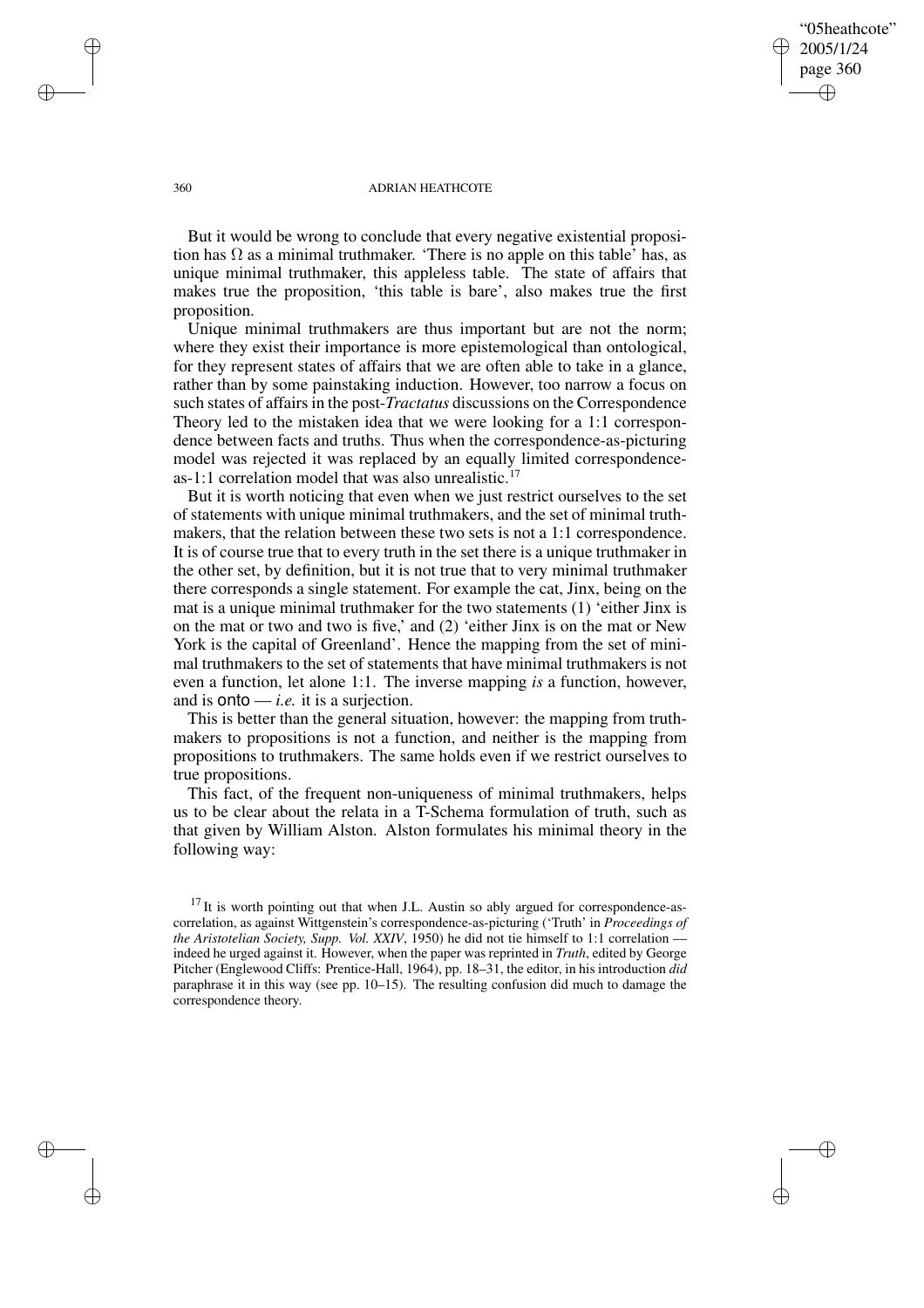# (*p*): The proposition that *p* is true *iff* it is a fact that  $p$ <sup>18</sup>

But note that this encourages the mistaken belief that propositions and facts correspond 1:1. If we substitute in the proposition that some man is more than six feet tall then the fact on the RHS is simply: some man being more than six feet tall. But the specific truthmakers may be Abe, Jack, George, *etc* being more than six feet tall, and the relation of *these* specific truthmakers to the proposition is many-to-one. Too narrow a focus on schema such as the above can lead us to think that the correspondence relation is either trivial or inexplicable, when it is far from either.

In the next section, §.7, I consider other aspects of the philosophical background to the correspondence theory.

## 7. *States of Affairs Justified*

✐

✐

✐

✐

Those who object to the correspondence theory often do so by declaring the notion of a fact, or state of affairs, unintelligible — as if it were metaphysicsmongering of the worst kind. Defenders of truthmakers often aid and abet this attitude by thinking of 'truthmaker' as a preferable, metaphysically neutral, term that by-passes the problems with facts and states of affairs.

I think this is a mistake. We should see 'truthmaker', 'fact', and 'state of affairs' as synonymous, where no term is to be avoided, since they have the same metaphysical weight. (We should do this until such time as we need to make them terms of art, and distinguish one from another.) But this requires me to say something about some of the arguments that have been leveled against them — to deflect this sense of illegitimacy.

Complaints about the notion of facts originated in Peter Strawson's response to Austin, originally made to *The Aristotelian Society* in 1950.<sup>19</sup> Strawson gave two arguments that have carried some weight ever since. The first is that facts cannot be individuated except by stating the sentences that speak of them — thus making them essentially linguistic in character. And

<sup>18</sup> William P. Alston *A Realist Conception of Truth* (Ithaca: Cornell University Press, 1996) p. 38. Of course we could just as easily have chosen some other minimalist account for example Horwich's — to make the point.

<sup>19</sup> 'Truth' reprinted in *Truth*, ed. George Pitcher, *(op cit)* pp. 32–53.

"05heathcote" 2005/1/24 page 361

✐

✐

✐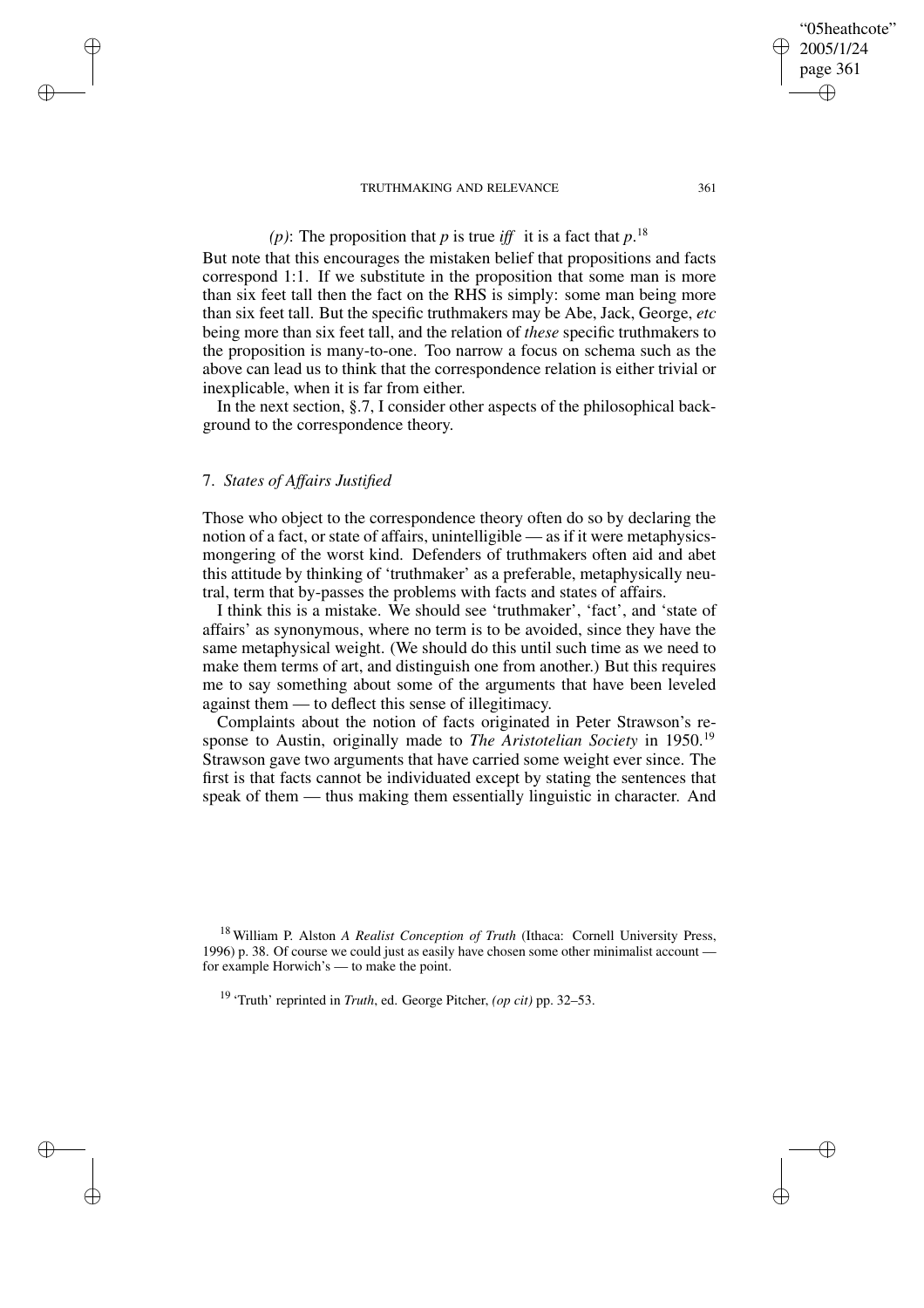## "05heathcote" 2005/1/24 page 362 ✐ ✐

✐

✐

#### 362 ADRIAN HEATHCOTE

second: facts are not elements of a respectable science; the world consists of things, not facts.<sup>20</sup>

Let us take the individuation problem first. Strawson does not express the point clearly, but the intention is plain enough. Thus commenting on Austin's claim that true statements "fit the facts", he says,

But what could fit more perfectly the fact that it is raining than the statement that it is raining? Of course, statements and facts fit. They were made for each other. If you prize the statements off the world you prize the facts off it too; but the world would be none the poorer. (You don't also prize off the world what the statements are about for this you would need a different kind of lever.) (pp. 38–9)

Strawson avoided answering Austin's lethal point that the facts vastly outrun the statements that are available to state them, contenting himself with this counter-assertion. So, is his claim true? It is hard to see that it could be. Even if facts *were* individuated solely by statements that would not be a sufficient reason to identify them: how one identifies something does not constitute what it is. But, also, it is not obvious that facts *are* thus individuated. Facts have causal rôles that are distinct from the causal rôles of statements: the fact that the bank was robbed has a different causal rôle than the statement that the bank was robbed. Thirdly, Strawson omits to say that it is *true* statements that "fit the facts"; but this omission is significant because he cannot add in 'true' without circularity.

So this first part of Strawson's case failed. What then of his second point, that the world consists of things rather than facts — facts having no part in a scientific world-view?<sup>21</sup> Here is Strawson's own statement of his position:

My objection goes farther. It is that there is no thing or event called "a statement" (though there is the making of the statement) and there is no thing or event called a "fact" or "situation" which stand to one another in any, even a purely conventional, relation. . .The facts (situation, state of affairs) cannot, like the chessboard and pieces, have coffee spilled on them or be upset by a careless hand. (p. 41)

<sup>20</sup> In Kenneth Russell Olson's excellent *An Essay on Facts* (CSLI Lecture Notes, No. 6) there is a consideration of non-Strawsonian arguments against facts, that stem from arguments from Frege, Church and Gödel (the basis for what Barwise and Perry called the *Slingshot Argument*). But the formal working out of truthmaker theory was always — whether particular authors made it clear or not — directed toward the solution of the slingshot problem. The first important step was the recognition that the relation between facts and propositions was not 1:1.

 $21$  Of course, Strawson did not put the point in terms of science, but later philosophers, like Quine, making the same point, did. It is convenient to roll Strawson in with those he influenced.

✐

✐

✐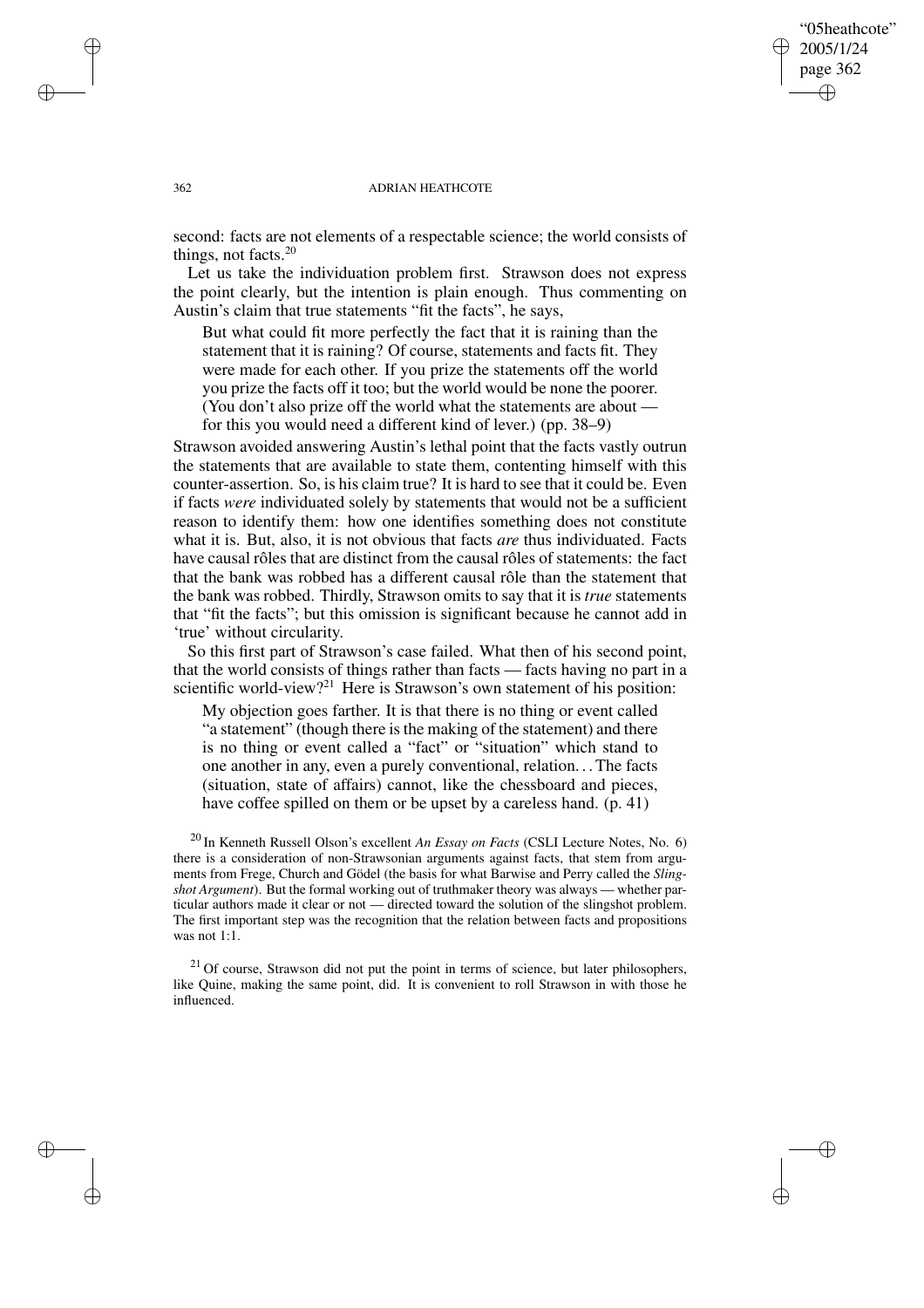✐

✐

✐

✐

But though Strawson repeatedly charged Austin with making category mistakes, here he makes some of his own. That one cannot spill coffee on a fact is hardly a reason for thinking that are no facts: is the spilt coffee not a fact, in itself? But let us pass over this and just consider Strawson's claim that the world consists of things, not facts or states of affairs.

Surely the appropriate test of this claim is to consider a world which has the very same things in it as our world but arranged differently: say with all the modish Italian furniture in London, somewhere close to the star Rigel, the Oxford colleges somewhere in the Horsehead Nebula, *etc*. According to Strawson this must be an identical world to our world. But it is plainly not. Our world consists not merely of things, but things with properties, standing in particular relations to other things. These complexes are what we call facts and states of affairs. If two worlds had the same states of affairs then it is plausible to think them identical, and if not, not. An identical inventory of dry goods falls a long way short of guaranteeing sameness of worlds.<sup>22</sup>

Finally, is it true that facts, or states of affairs, are not recognised by science?

It is certainly true that the *individuals* postulated consist of quarks, leptons, gluons, space-time manifolds, *etc*. But it is also the case that physicists speak of the *states* that those entities have. These are represented by trace class operators on a Hilbert space. But just as single individuals have states, so a larger 'state of affairs' is represented by the combined states of an ensemble of particles in what is called, a Fock Space. This is a tensor product of the Hilbert spaces for each species of particle  $S_i$ :

$$
\mathscr{H}_{S_1,\ldots,S_N}=\mathscr{H}_{S_1}\otimes\mathscr{H}_{S_2}\otimes\cdots\otimes\mathscr{H}_{S_N}
$$

The states so represented are perfectly real, are everyday quantified over, and enter into, and indeed are the primary explanatory apparatus for, the events that take place in our world. Only a nominalism that has hardened irretrievably into dogmatism could fail to acknowledge them as parts of the world.<sup>23</sup> Moreover they are parts in the sense misunderstood by Strawson:

"05heathcote" 2005/1/24 page 363

✐

✐

✐

 $22$  Behind Strawson's article there was an unargued-for Nominalism that seems as implausible as the consequences that he draws from it. One may say the same of Quine's similar position. *c.f. Word and Object* (Cambridge: MIT Press, 1960) §50.

 $^{23}$  I should note that this sketch is not affected by interpretational issues having to do with the measurement problem in quantum mechanics. Those problems fall elsewhere. For note that even on the Copenhagen Interpretation — which is the interpretation of QM that comes closest to pure Idealism — every system possesses a state at every instant, whether one is looking or not.